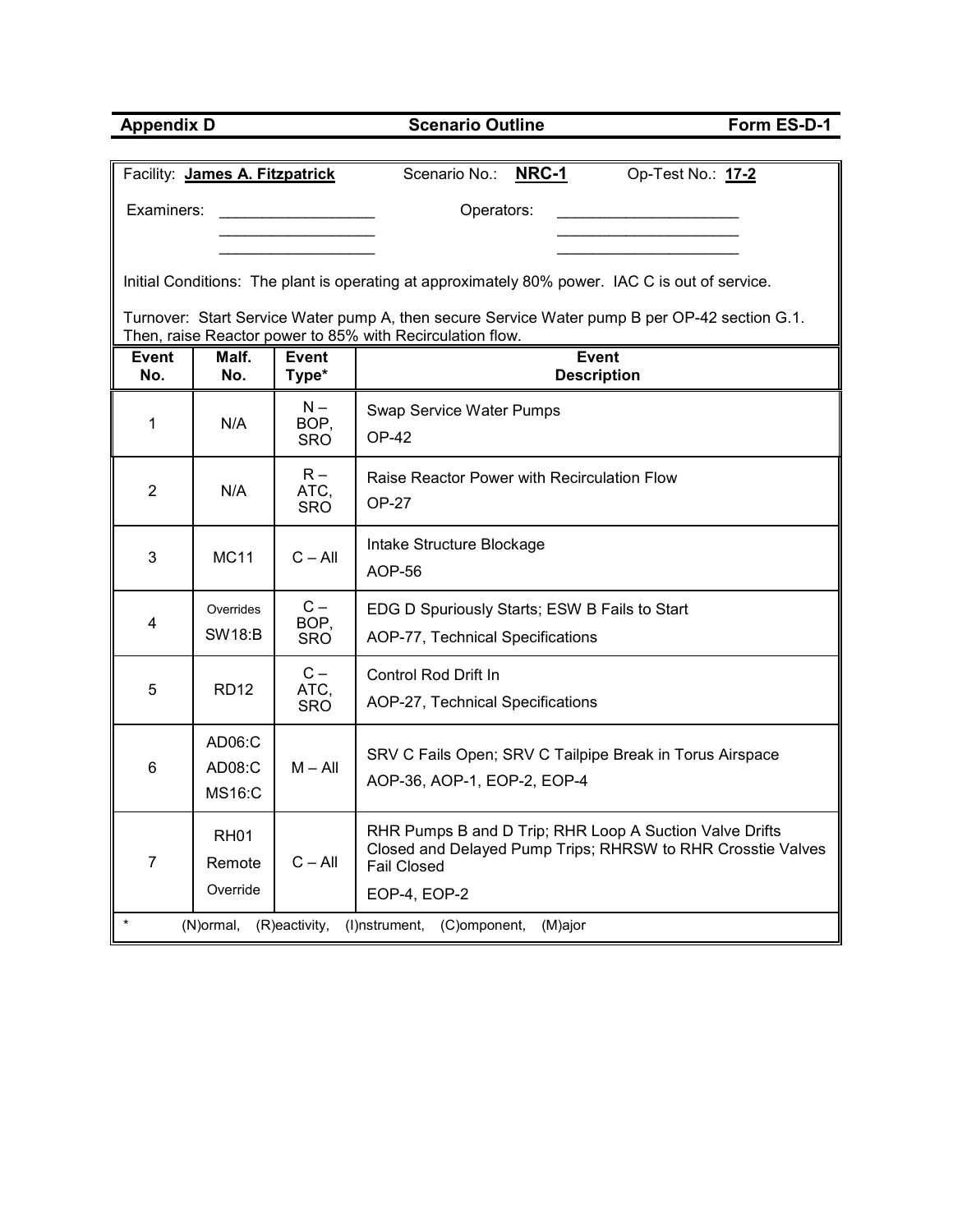| <b>Appendix D</b> |                                   |                             | <b>Scenario Outline</b>                                                                               | Form ES-D-1 |
|-------------------|-----------------------------------|-----------------------------|-------------------------------------------------------------------------------------------------------|-------------|
|                   |                                   |                             | Scenario No.: NRC-2                                                                                   |             |
|                   | Facility: James A. Fitzpatrick    |                             | Op-Test No.: 17-2                                                                                     |             |
| Examiners:        |                                   |                             | Operators:                                                                                            |             |
|                   |                                   |                             |                                                                                                       |             |
|                   | control. IAC C is out of service. |                             | Initial Conditions: The plant is operating at approximately 85% power. Feedwater is in single element |             |
|                   |                                   |                             |                                                                                                       |             |
| <b>Event</b>      | Malf.                             | <b>Event</b>                | Turnover: Swap Feedwater to three element control per OP-2A section G.32.<br><b>Event</b>             |             |
| No.               | No.                               | Type*                       | <b>Description</b>                                                                                    |             |
| 1                 | N/A                               | $N -$<br>BOP,<br><b>SRO</b> | Swap Feedwater to Three Element Control<br>OP-2A                                                      |             |
| 2                 | N/A                               | $R -$<br>ATC,<br><b>SRO</b> | <b>Withdraw Control Rods</b><br>OP-65, OP-26                                                          |             |
| 3                 | <b>RW01</b>                       | $I - ATC$ ,<br><b>SRO</b>   | Rod Worth Minimizer Fails<br>ARP 09-5-2-1                                                             |             |
| 4                 | <b>RD11</b>                       | $C -$<br>ATC,<br><b>SRO</b> | <b>Uncoupled Control Rod</b><br>OP-26, AOP-25                                                         |             |
| 5                 | <b>SW09:B</b><br><b>SW17:C</b>    | $C -$<br>BOP,<br><b>SRO</b> | RBCLC Pump B Trips; RBCLC Pump C Fails to Automatically Start<br><b>AOP-11</b>                        |             |
| 6                 | <b>RC06</b>                       | $C -$<br>BOP,<br><b>SRO</b> | <b>RCIC Inadvertent Start</b><br>AOP-77, Technical Specifications                                     |             |
| $\overline{7}$    | ED43:A                            | $C -$<br><b>SRO</b>         | Loss of Line 3<br>AOP-72, Technical Specifications                                                    |             |
| 8                 | Report                            | $M - All$                   | Code Red<br>AOP-70, AOP-1, EOP-2                                                                      |             |
| 9                 | <b>DG10</b><br><b>DG11</b>        | $I - BOP$ ,<br><b>SRO</b>   | <b>EDGs Fail to Automatically Start</b><br><b>AOP-70</b>                                              |             |
| 10                | ED43:B                            | $C - All$                   | Loss of Offsite Power<br>AOP-72, AOP-1                                                                |             |
|                   | (N)ormal,                         | (R)eactivity,               | (I)nstrument,<br>(C)omponent,<br>(M)ajor                                                              |             |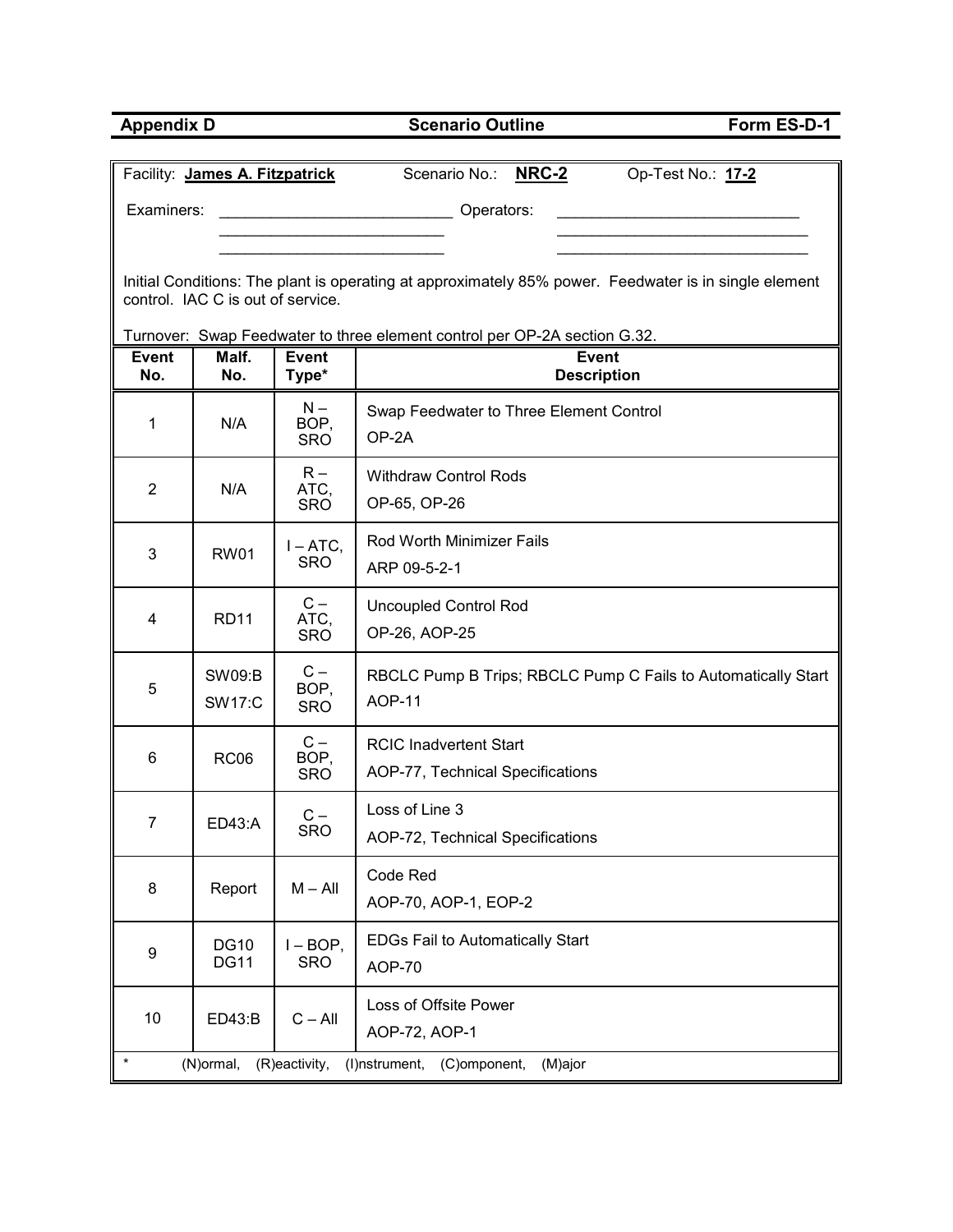| <b>Appendix D</b>   |                                |                                              | <b>Scenario Outline</b><br>Form ES-D-1                                                                                                                                                                        |  |  |  |  |  |  |  |  |  |  |  |
|---------------------|--------------------------------|----------------------------------------------|---------------------------------------------------------------------------------------------------------------------------------------------------------------------------------------------------------------|--|--|--|--|--|--|--|--|--|--|--|
|                     |                                |                                              |                                                                                                                                                                                                               |  |  |  |  |  |  |  |  |  |  |  |
|                     | Facility: James A. Fitzpatrick |                                              | Scenario No.: NRC-3<br>Op-Test No.: 17-2                                                                                                                                                                      |  |  |  |  |  |  |  |  |  |  |  |
| Examiners:          |                                |                                              | Operators:                                                                                                                                                                                                    |  |  |  |  |  |  |  |  |  |  |  |
|                     |                                |                                              |                                                                                                                                                                                                               |  |  |  |  |  |  |  |  |  |  |  |
|                     |                                |                                              |                                                                                                                                                                                                               |  |  |  |  |  |  |  |  |  |  |  |
|                     |                                |                                              | Initial Conditions: The plant is operating at approximately 5% power during a startup. HPCI is out of<br>service and ready to be restored to a standby lineup. IAC C is out of service. Standby Gas Treatment |  |  |  |  |  |  |  |  |  |  |  |
|                     |                                | fan B is operating for Containment inerting. |                                                                                                                                                                                                               |  |  |  |  |  |  |  |  |  |  |  |
|                     |                                |                                              | Turnover: Restore HPCI to a standby lineup per OP-15. Then, continue power ascension by                                                                                                                       |  |  |  |  |  |  |  |  |  |  |  |
|                     |                                |                                              | withdrawing control rods. Complete the current rod group, then hold for Reactor Engineering.                                                                                                                  |  |  |  |  |  |  |  |  |  |  |  |
| <b>Event</b><br>No. | Malf.<br>No.                   | <b>Event</b><br>Type*                        | <b>Event</b><br><b>Description</b>                                                                                                                                                                            |  |  |  |  |  |  |  |  |  |  |  |
|                     |                                | $N -$                                        | Restore HPCI to a Standby Lineup                                                                                                                                                                              |  |  |  |  |  |  |  |  |  |  |  |
| 1                   | N/A                            | BOP,<br><b>SRO</b>                           | OP-15                                                                                                                                                                                                         |  |  |  |  |  |  |  |  |  |  |  |
|                     |                                |                                              |                                                                                                                                                                                                               |  |  |  |  |  |  |  |  |  |  |  |
| $\overline{2}$      | N/A                            | $R -$<br>ATC,                                | <b>Withdraw Control Rods</b>                                                                                                                                                                                  |  |  |  |  |  |  |  |  |  |  |  |
|                     |                                | SRO                                          | OP-65, OP-26                                                                                                                                                                                                  |  |  |  |  |  |  |  |  |  |  |  |
| 3                   | <b>NM08:E</b>                  | $I - ATC$ ,                                  | <b>IRM Fails Inop</b>                                                                                                                                                                                         |  |  |  |  |  |  |  |  |  |  |  |
|                     |                                | <b>SRO</b>                                   | ARPs, OP-16, Technical Specifications                                                                                                                                                                         |  |  |  |  |  |  |  |  |  |  |  |
|                     |                                | $C -$                                        | Standby Gas Treatment Fan B Trips                                                                                                                                                                             |  |  |  |  |  |  |  |  |  |  |  |
| 4                   | PC04:B                         | BOP,<br><b>SRO</b>                           | ARP 09-75-2-24(32), OP-20, Technical Specifications                                                                                                                                                           |  |  |  |  |  |  |  |  |  |  |  |
|                     | EP <sub>02</sub>               |                                              |                                                                                                                                                                                                               |  |  |  |  |  |  |  |  |  |  |  |
| 5                   | Remote                         | $I - BOP$ ,<br><b>SRO</b>                    | Seismic Event, LPCI Inverter Trips                                                                                                                                                                            |  |  |  |  |  |  |  |  |  |  |  |
|                     | ED <sub>23</sub>               |                                              | AOP-14, ARP 09-8-3-2, Technical Specifications                                                                                                                                                                |  |  |  |  |  |  |  |  |  |  |  |
|                     |                                |                                              | Explosion in Air Ejector Discharge                                                                                                                                                                            |  |  |  |  |  |  |  |  |  |  |  |
| 6                   | OG03                           | $C - All$                                    | ARP 09-6-1-7(15), AOP-4, AOP-1, EOP-2                                                                                                                                                                         |  |  |  |  |  |  |  |  |  |  |  |
|                     | EP01                           |                                              | Second Seismic Event; RHR Suction Piping Leak; RHR Suction                                                                                                                                                    |  |  |  |  |  |  |  |  |  |  |  |
| $\overline{7}$      | <b>RH10</b>                    | $M - All$                                    | Fails to Isolate                                                                                                                                                                                              |  |  |  |  |  |  |  |  |  |  |  |
|                     | Overrides                      |                                              | EOP-2, EOP-4                                                                                                                                                                                                  |  |  |  |  |  |  |  |  |  |  |  |
|                     |                                | $C -$                                        | Feedwater Low Flow Control Valve Fails Closed                                                                                                                                                                 |  |  |  |  |  |  |  |  |  |  |  |
| 8                   | Overrides                      | ATC,<br><b>SRO</b>                           | EOP-2                                                                                                                                                                                                         |  |  |  |  |  |  |  |  |  |  |  |
|                     |                                |                                              | MSIVs Spuriously Isolate                                                                                                                                                                                      |  |  |  |  |  |  |  |  |  |  |  |
| 9                   | <b>RP03</b>                    | $I - All$                                    | EOP-2                                                                                                                                                                                                         |  |  |  |  |  |  |  |  |  |  |  |
|                     | (N)ormal,                      | (R)eactivity,                                | (I)nstrument,<br>(C)omponent,<br>(M)ajor                                                                                                                                                                      |  |  |  |  |  |  |  |  |  |  |  |
|                     |                                |                                              |                                                                                                                                                                                                               |  |  |  |  |  |  |  |  |  |  |  |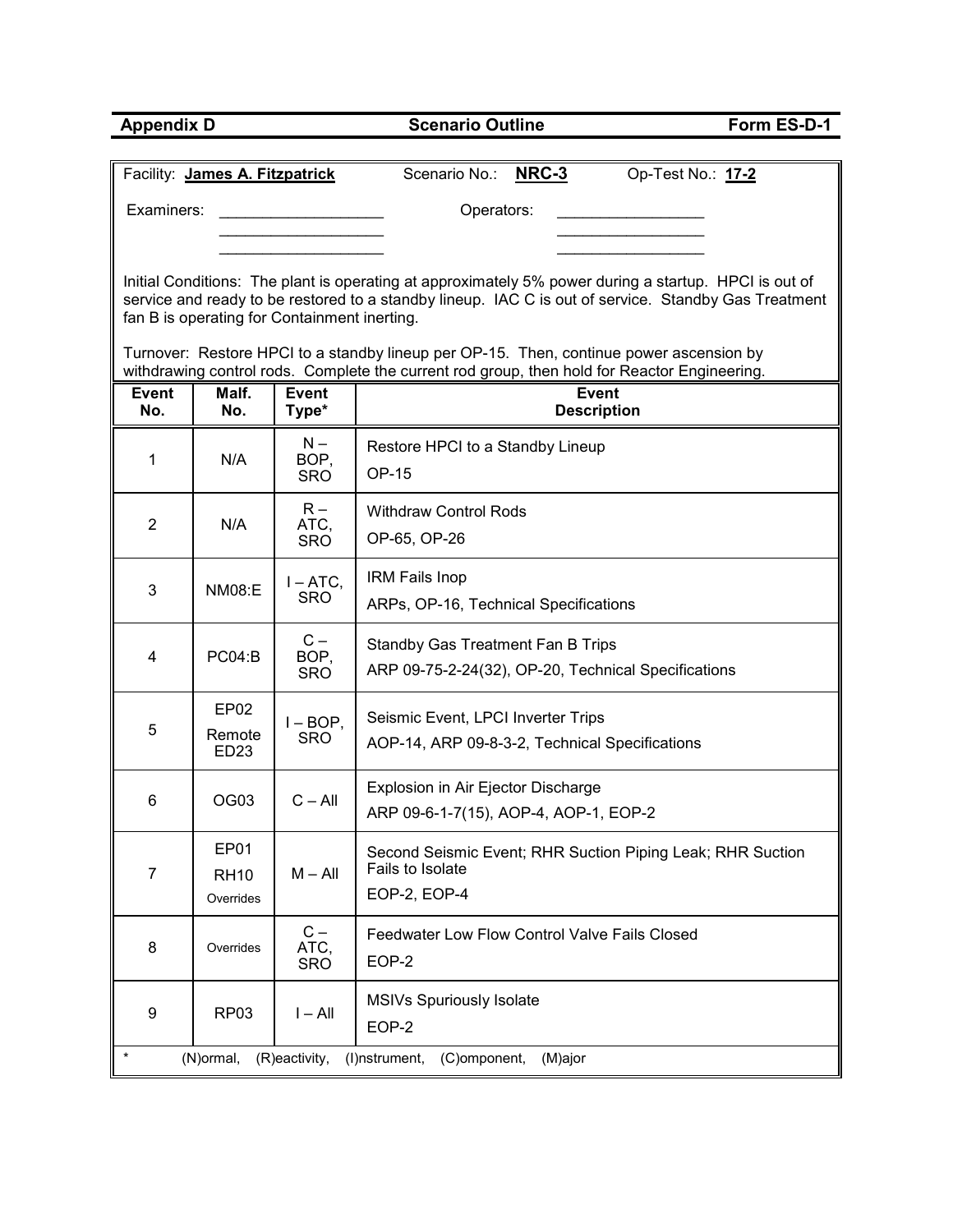| <b>Appendix D</b> |                                |                     | <b>Scenario Outline</b>                                                                          | Form ES-D-1       |  |  |  |  |  |  |  |  |  |  |
|-------------------|--------------------------------|---------------------|--------------------------------------------------------------------------------------------------|-------------------|--|--|--|--|--|--|--|--|--|--|
|                   |                                |                     |                                                                                                  |                   |  |  |  |  |  |  |  |  |  |  |
|                   | Facility: James A. Fitzpatrick |                     | <b>NRC-4</b><br>Scenario No.:                                                                    | Op-Test No.: 17-2 |  |  |  |  |  |  |  |  |  |  |
| Examiners:        |                                |                     | Operators:                                                                                       |                   |  |  |  |  |  |  |  |  |  |  |
|                   |                                |                     |                                                                                                  |                   |  |  |  |  |  |  |  |  |  |  |
|                   |                                |                     | Initial Conditions: The plant is operating at approximately 100% power. IAC C is out of service. |                   |  |  |  |  |  |  |  |  |  |  |
|                   |                                |                     | Turnover: Perform Core Spray full flow testing per ST-3PA, starting at step 8.7.6.               |                   |  |  |  |  |  |  |  |  |  |  |
| <b>Event</b>      | Malf.                          | <b>Event</b>        | <b>Event</b>                                                                                     |                   |  |  |  |  |  |  |  |  |  |  |
| No.               | No.                            | Type*               | <b>Description</b>                                                                               |                   |  |  |  |  |  |  |  |  |  |  |
| 1                 | N/A                            | $N -$<br>BOP,       | Perform Core Spray Full Flow Test                                                                |                   |  |  |  |  |  |  |  |  |  |  |
|                   |                                | <b>SRO</b>          | ST-3PA                                                                                           |                   |  |  |  |  |  |  |  |  |  |  |
|                   |                                | $C -$               | Core Spray Pump Overload                                                                         |                   |  |  |  |  |  |  |  |  |  |  |
| $\overline{2}$    | Override                       | BOP,                | ARP 09-3-1-31, Technical Specifications                                                          |                   |  |  |  |  |  |  |  |  |  |  |
|                   |                                | <b>SRO</b>          |                                                                                                  |                   |  |  |  |  |  |  |  |  |  |  |
|                   |                                | $R -$<br>ATC,       |                                                                                                  |                   |  |  |  |  |  |  |  |  |  |  |
| 3                 | <b>TU04</b>                    | <b>SRO</b>          | Main Turbine Bearing High Vibration                                                              |                   |  |  |  |  |  |  |  |  |  |  |
|                   |                                | $C -$<br><b>BOP</b> | AOP-66                                                                                           |                   |  |  |  |  |  |  |  |  |  |  |
|                   |                                |                     |                                                                                                  |                   |  |  |  |  |  |  |  |  |  |  |
| 4                 | ED19:D                         | $C - All$           | Electrical Fault on 10400 Bus                                                                    |                   |  |  |  |  |  |  |  |  |  |  |
|                   |                                |                     | AOP-17, AOP-8, AOP-60, Technical Specifications                                                  |                   |  |  |  |  |  |  |  |  |  |  |
| 5                 | <b>TU04</b>                    | $C -$<br>ATC,       | Main Turbine Bearing High Vibration                                                              |                   |  |  |  |  |  |  |  |  |  |  |
|                   |                                | <b>SRO</b>          | AOP-66, AOP-1                                                                                    |                   |  |  |  |  |  |  |  |  |  |  |
|                   | RP01AA                         |                     |                                                                                                  |                   |  |  |  |  |  |  |  |  |  |  |
| 6                 | RP01BA                         | $M - All$           | Failure of RPS and ARI to Actuate; Multiple Control Rods Stuck                                   |                   |  |  |  |  |  |  |  |  |  |  |
|                   | RP <sub>09</sub>               |                     | EOP-2, EOP-3                                                                                     |                   |  |  |  |  |  |  |  |  |  |  |
|                   | <b>RD10</b>                    |                     |                                                                                                  |                   |  |  |  |  |  |  |  |  |  |  |
| $\overline{7}$    | SL <sub>02</sub>               | $C -$<br>ATC,       | First SLC Squib Valve Fails to Fire, Recirculation Pump A Fails to<br><b>Automatically Trip</b>  |                   |  |  |  |  |  |  |  |  |  |  |
|                   | <b>RR13</b>                    | <b>SRO</b>          | EOP-3                                                                                            |                   |  |  |  |  |  |  |  |  |  |  |
|                   |                                |                     | Trip of Condensate Pump A, HPCI, and CRD Pump A; RCIC Flow                                       |                   |  |  |  |  |  |  |  |  |  |  |
| 8                 | <b>FW19</b>                    | $C - All$           | <b>Controller Fails Low</b>                                                                      |                   |  |  |  |  |  |  |  |  |  |  |
|                   |                                |                     | AOP-41, EOP-3, EOP-3A                                                                            |                   |  |  |  |  |  |  |  |  |  |  |
|                   |                                |                     | Coolant Leak in Drywell                                                                          |                   |  |  |  |  |  |  |  |  |  |  |
| 9                 | <b>RR15:A</b>                  | $C - All$           | EOP-3, EOP-3A                                                                                    |                   |  |  |  |  |  |  |  |  |  |  |
|                   | (N)ormal,                      | (R)eactivity,       | (I)nstrument,<br>(C)omponent,<br>(M)ajor                                                         |                   |  |  |  |  |  |  |  |  |  |  |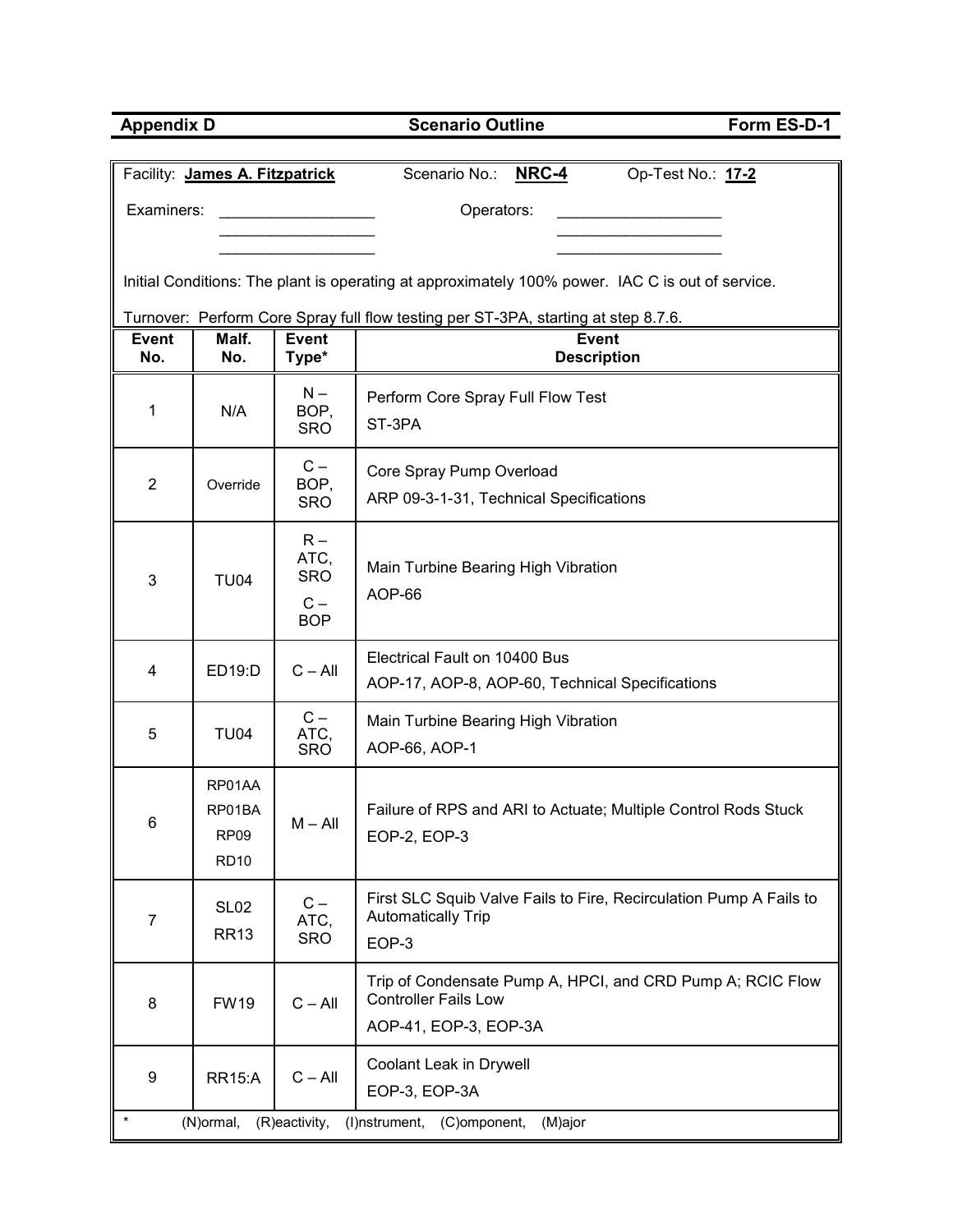| <b>Appendix D</b> |                                                   |                                           | <b>Scenario Outline</b>                                                                                                                                                                                       | Form ES-D-1       |  |  |  |  |  |  |  |  |  |
|-------------------|---------------------------------------------------|-------------------------------------------|---------------------------------------------------------------------------------------------------------------------------------------------------------------------------------------------------------------|-------------------|--|--|--|--|--|--|--|--|--|
|                   |                                                   |                                           |                                                                                                                                                                                                               |                   |  |  |  |  |  |  |  |  |  |
|                   | Facility: James A. Fitzpatrick                    |                                           | <b>NRC-5</b><br>Scenario No.:                                                                                                                                                                                 | Op-Test No.: 17-2 |  |  |  |  |  |  |  |  |  |
| Examiners:        |                                                   |                                           | Operators:                                                                                                                                                                                                    |                   |  |  |  |  |  |  |  |  |  |
|                   |                                                   |                                           |                                                                                                                                                                                                               |                   |  |  |  |  |  |  |  |  |  |
|                   |                                                   | Standby Gas Treatment fan B is operating. | Initial Conditions: The plant is operating at approximately 80% power. L-34 is aligned to the alternate<br>supply following breaker maintenance. Reactor Building ventilation is isolated for maintenance and |                   |  |  |  |  |  |  |  |  |  |
|                   |                                                   |                                           | Turnover: Restore L-34 to the normal supply per OP-46A section G.12.3. The procedure is in<br>progress up to step G.12.3.d. Then, raise Reactor power with Recirculation flow.                                |                   |  |  |  |  |  |  |  |  |  |
| Event             | Malf.                                             | <b>Event</b>                              | <b>Event</b>                                                                                                                                                                                                  |                   |  |  |  |  |  |  |  |  |  |
| No.               | No.                                               | Type*                                     | <b>Description</b>                                                                                                                                                                                            |                   |  |  |  |  |  |  |  |  |  |
| 1                 | N/A                                               | $N -$<br>BOP.<br><b>SRO</b>               | Restore L-34 to Normal Power Source<br>OP-46A                                                                                                                                                                 |                   |  |  |  |  |  |  |  |  |  |
| 2                 | N/A                                               | $R -$<br>ATC,<br><b>SRO</b>               | Raise Reactor Power with Recirculation Flow<br>$OP-27$                                                                                                                                                        |                   |  |  |  |  |  |  |  |  |  |
| 3                 | <b>RD06:A</b><br>RD <sub>09</sub>                 | $C -$<br>ATC,<br><b>SRO</b>               | Control Rod Drive Pump Trip, One Control Rod Drive Accumulator<br>Low Pressure<br>AOP-69, ARP-09-5-1-43, Technical Specifications                                                                             |                   |  |  |  |  |  |  |  |  |  |
| 4                 | ED21:A<br>Override                                | $C -$<br>BOP,<br><b>SRO</b>               | Loss of L15, Drywell Cooling Fan Fails to Automatically Start<br>AOP-18A, Technical Specifications                                                                                                            |                   |  |  |  |  |  |  |  |  |  |
| 5                 | Override                                          | $C -$<br>BOP,<br><b>SRO</b>               | Loss of Steam Packing Exhauster A<br>ARP 09-7-3-43, OP-24D                                                                                                                                                    |                   |  |  |  |  |  |  |  |  |  |
| 6                 | CU07<br><b>CU10</b><br><b>CU11</b><br><b>CU12</b> | $M - All$                                 | RWCU Steam Leak into Reactor Building; RWCU Fails to Isolate<br>Automatically and Manually<br>EOP-5, EOP-2, AOP-1                                                                                             |                   |  |  |  |  |  |  |  |  |  |
| $\overline{7}$    | RP01BB<br>RP01AA                                  | $I - ATC$ ,<br><b>SRO</b>                 | RPS Fails to Scram, ARI Works<br>AOP-1                                                                                                                                                                        |                   |  |  |  |  |  |  |  |  |  |
| 8                 | Override                                          | $C - All$                                 | Bypass Opening Jack Fails to Open Beyond 5%<br>AOP-1, EOP-2                                                                                                                                                   |                   |  |  |  |  |  |  |  |  |  |
|                   | (N)ormal,                                         | (R)eactivity,                             | (I)nstrument,<br>(C)omponent,<br>(M)ajor                                                                                                                                                                      |                   |  |  |  |  |  |  |  |  |  |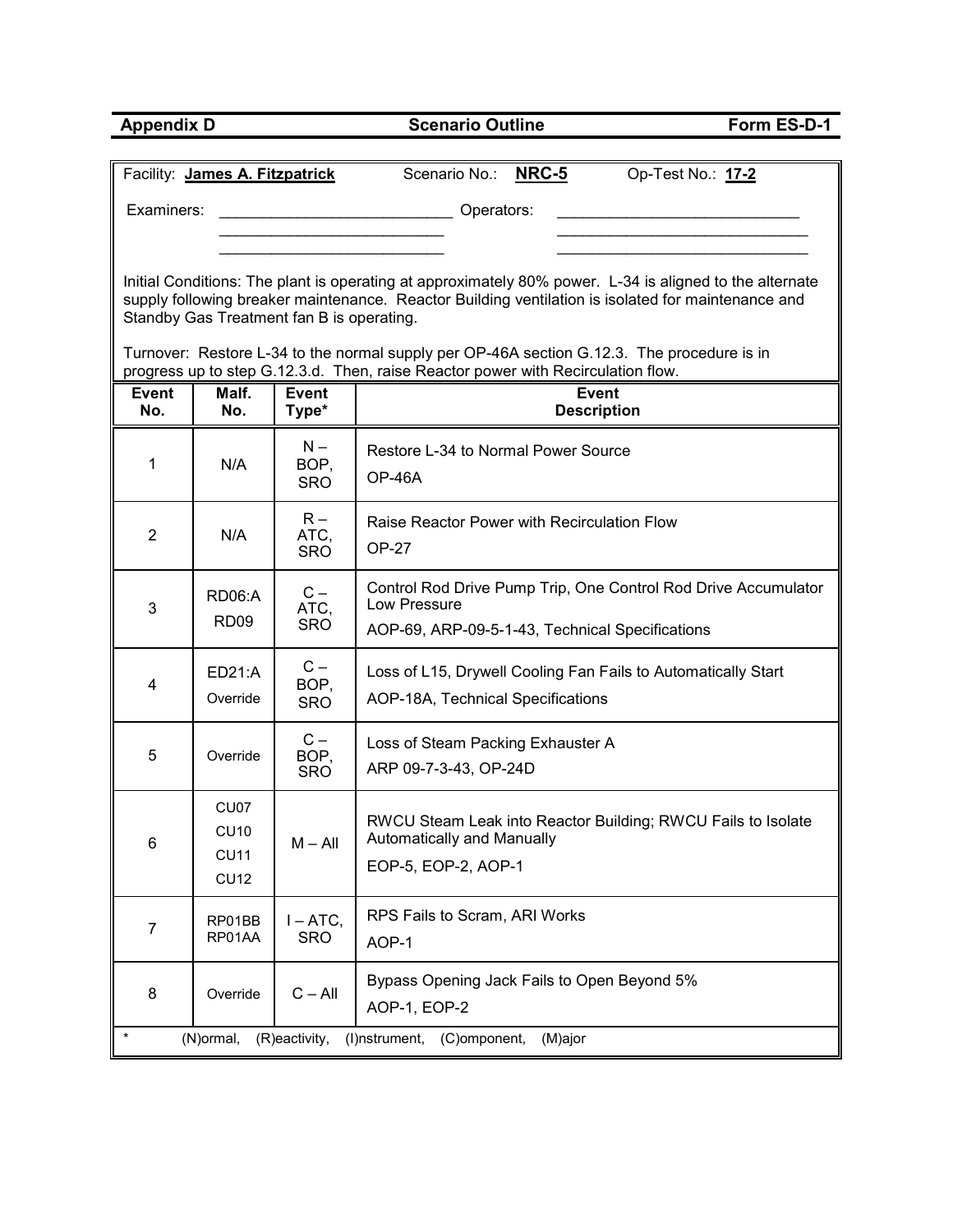**ES-401 1 Form ES-401-1**

| Facility: J.A. FitzPatrick                                                                                                       | Date of Exam: 1/14/2019                                                                                                                                                                                                                                                                                                                                                                                                                                                                                                                                                                                                                                                                                                                                                                                                                                                                                                                                                                                                                                                                                                                                                                                                                                                                                                                                                                                                                                                             |                |    |                |    |                |           |    |    |           |   |       |       |                        |                |       |                |
|----------------------------------------------------------------------------------------------------------------------------------|-------------------------------------------------------------------------------------------------------------------------------------------------------------------------------------------------------------------------------------------------------------------------------------------------------------------------------------------------------------------------------------------------------------------------------------------------------------------------------------------------------------------------------------------------------------------------------------------------------------------------------------------------------------------------------------------------------------------------------------------------------------------------------------------------------------------------------------------------------------------------------------------------------------------------------------------------------------------------------------------------------------------------------------------------------------------------------------------------------------------------------------------------------------------------------------------------------------------------------------------------------------------------------------------------------------------------------------------------------------------------------------------------------------------------------------------------------------------------------------|----------------|----|----------------|----|----------------|-----------|----|----|-----------|---|-------|-------|------------------------|----------------|-------|----------------|
| Tier<br>Group<br>RO K/A Category Points                                                                                          |                                                                                                                                                                                                                                                                                                                                                                                                                                                                                                                                                                                                                                                                                                                                                                                                                                                                                                                                                                                                                                                                                                                                                                                                                                                                                                                                                                                                                                                                                     |                |    |                |    |                |           |    |    |           |   |       |       | <b>SRO-Only Points</b> |                |       |                |
|                                                                                                                                  |                                                                                                                                                                                                                                                                                                                                                                                                                                                                                                                                                                                                                                                                                                                                                                                                                                                                                                                                                                                                                                                                                                                                                                                                                                                                                                                                                                                                                                                                                     | K <sub>1</sub> | K2 | K <sub>3</sub> | K4 |                | $K5$ $K6$ | A1 | A2 | $A3$ $A4$ |   | $G^*$ | Total | A <sub>2</sub>         |                | $G^*$ | Total          |
| 1.                                                                                                                               | 1                                                                                                                                                                                                                                                                                                                                                                                                                                                                                                                                                                                                                                                                                                                                                                                                                                                                                                                                                                                                                                                                                                                                                                                                                                                                                                                                                                                                                                                                                   | 4              | 3  | 4              |    |                |           | 3  | 3  |           |   | 3     | 20    | 3                      |                | 4     | $\overline{7}$ |
| Emergency and<br>Abnormal Plant                                                                                                  | $\overline{2}$                                                                                                                                                                                                                                                                                                                                                                                                                                                                                                                                                                                                                                                                                                                                                                                                                                                                                                                                                                                                                                                                                                                                                                                                                                                                                                                                                                                                                                                                      | 1              | 2  | 1              |    | N/A            |           | 1  | 1  | N/A       |   | 1     | 7     | 1                      |                | 2     | 3              |
| Evolutions                                                                                                                       | <b>Tier Totals</b>                                                                                                                                                                                                                                                                                                                                                                                                                                                                                                                                                                                                                                                                                                                                                                                                                                                                                                                                                                                                                                                                                                                                                                                                                                                                                                                                                                                                                                                                  | 5              | 5  | 5              |    |                |           | 4  | 4  |           |   | 4     | 27    | 4                      |                | 6     | 10             |
| 2.                                                                                                                               | 1                                                                                                                                                                                                                                                                                                                                                                                                                                                                                                                                                                                                                                                                                                                                                                                                                                                                                                                                                                                                                                                                                                                                                                                                                                                                                                                                                                                                                                                                                   | 3              |    | 3              | 2  | $\overline{c}$ | 3         | 3  | 3  | 2         | 2 | 2     | 26    | 2                      |                | 3     | 5              |
| Plant<br>Systems                                                                                                                 | $\overline{c}$                                                                                                                                                                                                                                                                                                                                                                                                                                                                                                                                                                                                                                                                                                                                                                                                                                                                                                                                                                                                                                                                                                                                                                                                                                                                                                                                                                                                                                                                      | 1              | 1  | 1              | 2  | 1              | 1         | 1  | 1  | 1         | 1 | 1     | 12    | 0                      | 1              | 2     | 3              |
|                                                                                                                                  | 3<br><b>Tier Totals</b><br>2<br>4<br>4<br>4<br>4<br>3<br>3<br>3<br>3<br>5<br>4<br>4<br>38                                                                                                                                                                                                                                                                                                                                                                                                                                                                                                                                                                                                                                                                                                                                                                                                                                                                                                                                                                                                                                                                                                                                                                                                                                                                                                                                                                                           |                |    |                |    |                |           |    |    |           |   |       |       |                        | 8              |       |                |
|                                                                                                                                  | 3. Generic Knowledge and Abilities<br>1<br>2<br>3<br>10<br>$\overline{2}$<br>3<br>4<br>4<br>Categories                                                                                                                                                                                                                                                                                                                                                                                                                                                                                                                                                                                                                                                                                                                                                                                                                                                                                                                                                                                                                                                                                                                                                                                                                                                                                                                                                                              |                |    |                |    |                |           |    |    |           |   |       |       |                        | $\overline{7}$ |       |                |
|                                                                                                                                  | 3<br>3<br>2<br>2<br>2<br>2<br>Ensure that at least two topics from every applicable K/A category are sampled within each tier of the RO and<br>Note: 1.                                                                                                                                                                                                                                                                                                                                                                                                                                                                                                                                                                                                                                                                                                                                                                                                                                                                                                                                                                                                                                                                                                                                                                                                                                                                                                                             |                |    |                |    |                |           |    |    |           |   |       |       |                        |                |       |                |
| 4.<br>5.<br>The generic (G) K/As in Tiers 1 and 2 shall be selected from Section 2 of the K/A catalog, but the topics must<br>7. | SRO-only outline sections (i.e., except for one category in Tier 3 of the SRO-only section, the "Tier Totals" in<br>each K/A category shall not be less than two). (One Tier 3 radiation control K/A is allowed if it is replaced by a<br>K/A from another Tier 3 category.)<br>2. The point total for each group and tier in the proposed outline must match that specified in the table. The final<br>point total for each group and tier may deviate by ±1 from that specified in the table based on NRC revisions.<br>The final RO exam must total 75 points, and the SRO-only exam must total 25 points.<br>3. Systems/evolutions within each group are identified on the outline. Systems or evolutions that do not apply at<br>the facility should be deleted with justification. Operationally important, site-specific systems/evolutions that<br>are not included on the outline should be added. Refer to Section D.1.b of ES-401 for guidance regarding the<br>elimination of inappropriate K/A statements.<br>Select topics from as many systems and evolutions as possible. Sample every system or evolution in the<br>group before selecting a second topic for any system or evolution.<br>Absent a plant-specific priority, only those K/As having an importance rating (IR) of 2.5 or higher. Use the RO<br>and SRO ratings for the RO and SRO-only portions, respectively.<br>6. Select SRO topics for Tiers 1 and 2 from the shaded systems and K/A categories. |                |    |                |    |                |           |    |    |           |   |       |       |                        |                |       |                |
|                                                                                                                                  | be relevant to the applicable evolution or system. Refer to Section D.1.b of ES-401 for the applicable K/As.<br>8. On the following pages, enter the K/A numbers, a brief description of each topic, the topics' IRs for the<br>applicable license level, and the point totals (#) for each system and category. Enter the group and tier totals<br>for each category in the table above. If fuel-handling equipment is sampled in a category other than<br>Category A2 or G* on the SRO-only exam, enter it on the left side of Column A2 for Tier 2, Group 2. (Note 1<br>does not apply.) Use duplicate pages for RO and SRO-only exams.<br>9. For Tier 3, select topics from Section 2 of the K/A catalog, and enter the K/A numbers, descriptions, IRs, and<br>point totals (#) on Form ES-401-3. Limit SRO selections to K/As that are linked to 10 CFR 55.43.                                                                                                                                                                                                                                                                                                                                                                                                                                                                                                                                                                                                                 |                |    |                |    |                |           |    |    |           |   |       |       |                        |                |       |                |
| Generic K/As<br>'G*                                                                                                              |                                                                                                                                                                                                                                                                                                                                                                                                                                                                                                                                                                                                                                                                                                                                                                                                                                                                                                                                                                                                                                                                                                                                                                                                                                                                                                                                                                                                                                                                                     |                |    |                |    |                |           |    |    |           |   |       |       |                        |                |       |                |
|                                                                                                                                  | These systems/evolutions must be included as part of the sample (as applicable to the facility) when Revision 3<br>of the K/A catalog is used to develop the sample plan. They are not required to be included when using earlier<br>revisions of the K/A catalog.                                                                                                                                                                                                                                                                                                                                                                                                                                                                                                                                                                                                                                                                                                                                                                                                                                                                                                                                                                                                                                                                                                                                                                                                                  |                |    |                |    |                |           |    |    |           |   |       |       |                        |                |       |                |
| $^{\star\star}$                                                                                                                  | These systems/evolutions may be eliminated from the sample (as applicable to the facility) when Revision 3 of<br>the K/A catalog is used to develop the sample plan.                                                                                                                                                                                                                                                                                                                                                                                                                                                                                                                                                                                                                                                                                                                                                                                                                                                                                                                                                                                                                                                                                                                                                                                                                                                                                                                |                |    |                |    |                |           |    |    |           |   |       |       |                        |                |       |                |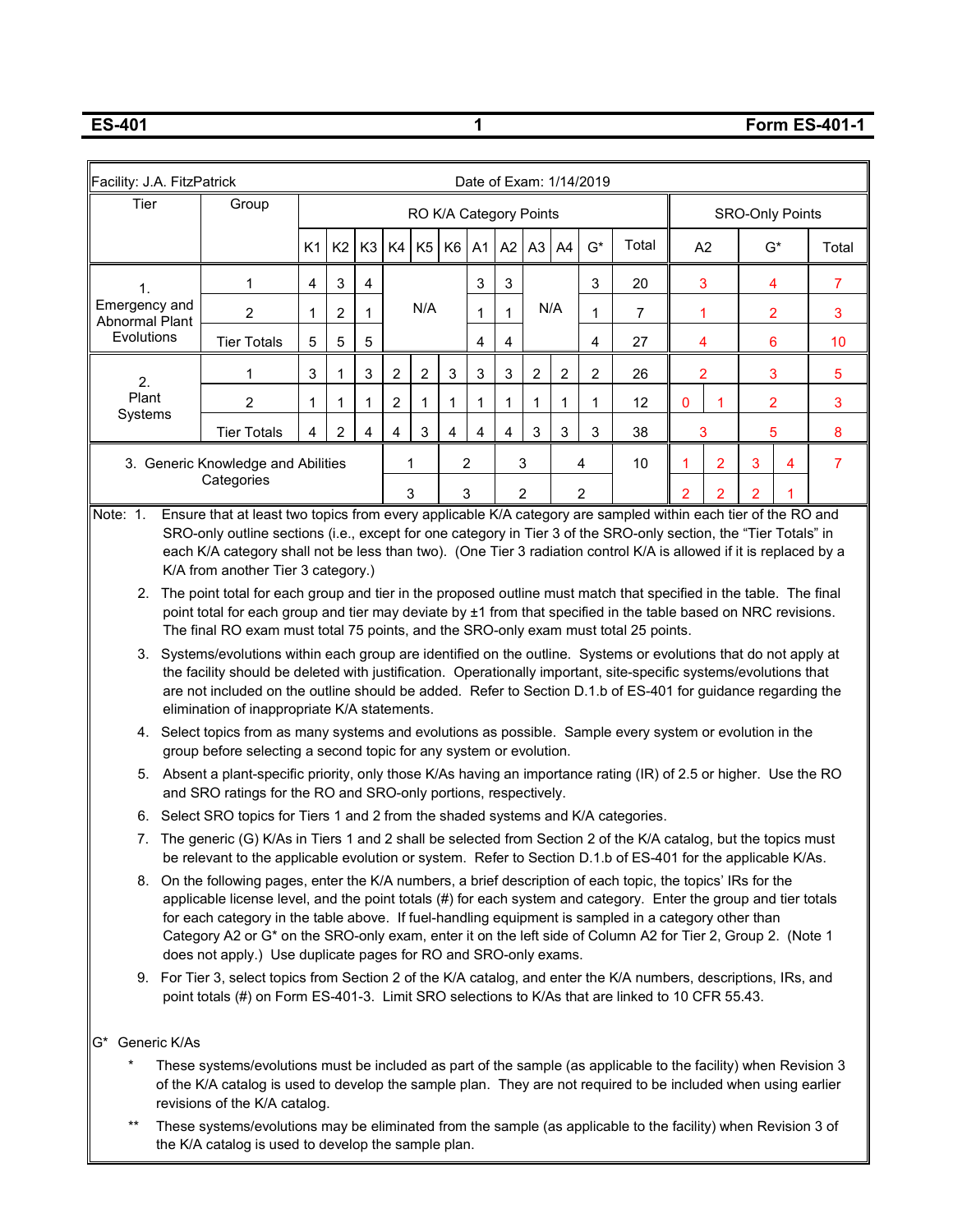**ES-401 2 Form ES-401-1**

| ES-401<br>Form ES-401-1<br><b>BWR Examination Outline</b><br>Emergency and Abnormal Plant Evolutions-Tier 1/Group 1 (RO/SRO) |   |       |                |                |    |                    |                                                                                                                                                                                                                                                                      |     |                |  |  |  |
|------------------------------------------------------------------------------------------------------------------------------|---|-------|----------------|----------------|----|--------------------|----------------------------------------------------------------------------------------------------------------------------------------------------------------------------------------------------------------------------------------------------------------------|-----|----------------|--|--|--|
| E/APE # / Name / Safety Function                                                                                             |   | K1 K2 | K <sub>3</sub> | A <sub>1</sub> | A2 | $\mathsf{G}^\star$ | K/A Topic(s)                                                                                                                                                                                                                                                         | IR. | #              |  |  |  |
| 295003 (APE 3) Partial or Complete Loss of<br>AC Power / 6                                                                   |   |       |                |                |    | $\mathsf{X}$       | G2.4.21 Knowledge of the parameters and<br>logic used to assess the status of safety<br>functions, such as reactivity control, core<br>cooling and heat removal, reactor coolant<br>system integrity, containment conditions,<br>radioactivity release control, etc. | 4.6 | 76             |  |  |  |
| 295016 (APE 16) Control Room Abandonment<br>17                                                                               |   |       |                |                | X  |                    | AA2.06 Ability to determine and/or interpret<br>the following as they apply to CONTROL<br>ROOM ABANDONMENT: Cooldown rate                                                                                                                                            | 3.5 | 77             |  |  |  |
| 295018 (APE 18) Partial or Complete Loss of<br>CCW / 8                                                                       |   |       |                |                | X  |                    | AA2.04 Ability to determine and/or interpret<br>the following as they apply to PARTIAL OR<br><b>COMPLETE LOSS OF COMPONENT</b><br><b>COOLING WATER: System flow</b>                                                                                                  | 2.9 | 78             |  |  |  |
| 295021 (APE 21) Loss of Shutdown Cooling /                                                                                   |   |       |                |                |    | X                  | G2.1.7 Ability to evaluate plant performance<br>and make operational judgments based on<br>operating characteristics, reactor behavior,<br>and instrument interpretation.                                                                                            | 4.7 | 79             |  |  |  |
| 295023 (APE 23) Refueling Accidents / 8                                                                                      |   |       |                |                | X  |                    | AA2.04 Ability to determine and/or interpret<br>the following as they apply to REFUELING<br><b>ACCIDENTS: Occurrence of fuel handling</b><br>accident                                                                                                                | 4.1 | 80             |  |  |  |
| 295025 (EPE 2) High Reactor Pressure / 3                                                                                     |   |       |                |                |    | X                  | G2.1.31 Ability to locate control room<br>switches, controls, and indications, and to<br>determine that they correctly reflect the<br>desired plant lineup.                                                                                                          | 4.3 | 81             |  |  |  |
| 295037 (EPE 14) Scram Condition Present<br>and Reactor Power Above APRM Downscale<br>or Unknown / 1                          |   |       |                |                |    | X                  | G2.4.6 Knowledge of EOP mitigation<br>strategies.                                                                                                                                                                                                                    | 4.7 | 82             |  |  |  |
| 295001 (APE 1) Partial or Complete Loss of<br>Forced Core Flow Circulation / 1 & 4                                           |   |       |                | Х              |    |                    | AA1.06 Ability to operate and/or monitor the<br>following as they apply to PARTIAL OR<br>COMPLETE LOSS OF FORCED CORE<br>FLOW CIRCULATION: Neutron monitoring<br>system                                                                                              | 3.3 | 1              |  |  |  |
| 295003 (APE 3) Partial or Complete Loss of<br>AC Power / 6                                                                   |   |       |                |                | X  |                    | AA2.01 Ability to determine and/or interpret<br>the following as they apply to PARTIAL OR<br>COMPLETE LOSS OF A.C. POWER:<br>Cause of partial or complete loss of A.C.<br>power                                                                                      | 3.4 | $\overline{2}$ |  |  |  |
| 295004 (APE 4) Partial or Complete Loss of<br>DC Power / 6                                                                   |   |       |                |                |    | X                  | G2.4.49 Ability to perform without reference<br>to procedures those actions that require<br>immediate operation of system components<br>and controls.                                                                                                                | 4.6 | 3              |  |  |  |
| 295005 (APE 5) Main Turbine Generator Trip /<br>3                                                                            | X |       |                |                |    |                    | AK1.01 Knowledge of the operational<br>implications of the following concepts as<br>they apply to MAIN TURBINE<br>GENERATOR TRIP: Pressure effects on<br>reactor power                                                                                               | 4.0 | 4              |  |  |  |
| 295006 (APE 6) Scram / 1                                                                                                     | х |       |                |                |    |                    | AK1.03 Knowledge of the operational<br>implications of the following concepts as<br>they apply to SCRAM: Reactivity control                                                                                                                                          | 3.7 | 5              |  |  |  |
| 295016 (APE 16) Control Room Abandonment<br>17                                                                               |   |       | X              |                |    |                    | AK3.03 Knowledge of the reasons for the<br>following responses as they apply to<br>CONTROL ROOM ABANDONMENT:<br>Disabling control room controls                                                                                                                      | 3.5 | 6              |  |  |  |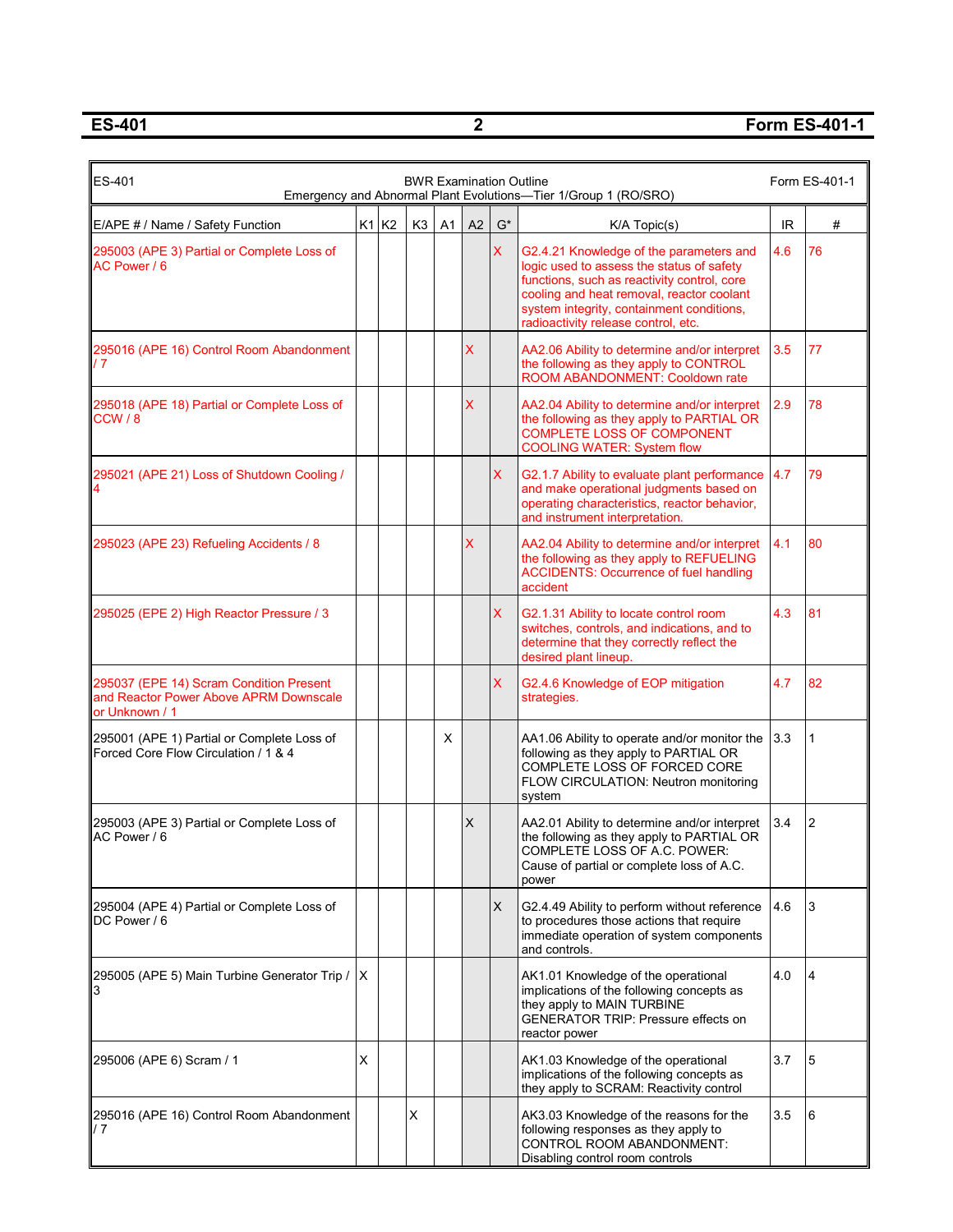**ES-401 3 Form ES-401-1**

| 295018 (APE 18) Partial or Complete Loss of<br>CCW / 8                                              |   |   |                         |   |   | X           | G2.4.8 Knowledge of how abnormal<br>operating procedures are used in<br>conjunction with EOPs.                                                                                   | 3.8 | 7    |
|-----------------------------------------------------------------------------------------------------|---|---|-------------------------|---|---|-------------|----------------------------------------------------------------------------------------------------------------------------------------------------------------------------------|-----|------|
| 295019 (APE 19) Partial or Complete Loss of<br>Instrument Air / 8                                   |   | X |                         |   |   |             | AK2.14 Knowledge of the interrelations<br>between PARTIAL OR COMPLETE LOSS<br>OF INSTRUMENT AIR and the following:<br>Plant air systems                                          | 3.2 | 8    |
| 295021 (APE 21) Loss of Shutdown Cooling /                                                          |   |   |                         |   |   | X           | G2.4.9 Knowledge of low power/shutdown<br>implications in accident (e.g., loss of coolant<br>accident or loss of residual heat removal)<br>mitigation strategies.                | 3.8 | 9    |
| 295023 (APE 23) Refueling Accidents / 8                                                             |   |   | X                       |   |   |             | AK3.02 Knowledge of the reasons for the<br>following responses as they apply to<br><b>REFUELING ACCIDENTS: Interlocks</b><br>associated with fuel handling equipment             | 3.4 | 10   |
| 295024 High Drywell Pressure / 5                                                                    |   |   | X                       |   |   |             | EK3.04 Knowledge of the reasons for the<br>following responses as they apply to HIGH<br>DRYWELL PRESSURE: Emergency<br>depressurization                                          | 3.7 | 11   |
| 295025 (EPE 2) High Reactor Pressure / 3                                                            | х |   |                         |   |   |             | EK1.06 Knowledge of the operational<br>implications of the following concepts as<br>they apply to HIGH REACTOR PRESSURE:<br>Pressure effects on reactor water level              | 3.5 | 12   |
| 295026 (EPE 3) Suppression Pool High Water<br>Temperature / 5                                       |   |   |                         | X |   |             | EA1.03 Ability to operate and/or monitor the<br>following as they apply to SUPPRESSION<br>POOL HIGH WATER TEMPERATURE:<br>Temperature monitoring                                 | 3.9 | 13   |
| 295028 (EPE 5) High Drywell Temperature<br>(Mark I and Mark II only) / 5                            |   | X |                         |   |   |             | EK2.01 Knowledge of the interrelations<br>between HIGH DRYWELL TEMPERATURE<br>and the following: Drywell spray: Mark-I&II                                                        | 3.7 | 14   |
| 295030 (EPE 7) Low Suppression Pool Water<br>Level / 5                                              |   |   |                         | X |   |             | EA1.01 Ability to operate and/or monitor the<br>following as they apply to LOW<br>SUPPRESSION POOL WATER LEVEL:<br>ECCS systems (NPSH considerations):<br>Plant-Specific         | 3.6 | 15   |
| 295031 (EPE 8) Reactor Low Water Level / 2                                                          |   |   |                         |   | X |             | EA2.01 Ability to determine and/or interpret<br>the following as they apply to REACTOR<br>LOW WATER LEVEL: Reactor water level                                                   | 4.6 | 16   |
| 295037 (EPE 14) Scram Condition Present<br>and Reactor Power Above APRM Downscale<br>or Unknown / 1 |   |   |                         |   | X |             | EA2.01 Ability to determine and/or interpret<br>the following as they apply to SCRAM<br>CONDITION PRESENT AND REACTOR<br>POWER ABOVE APRM DOWNSCALE OR<br>UNKNOWN: Reactor power | 4.2 | 17   |
| 295038 (EPE 15) High Offsite Radioactivity<br>Release Rate / 9                                      |   |   | X                       |   |   |             | EK3.04 Knowledge of the reasons for the<br>following responses as they apply to HIGH<br>OFF-SITE RELEASE RATE: Emergency<br>depressurization                                     | 3.6 | 18   |
| 600000 (APE 24) Plant Fire On Site / 8                                                              | X |   |                         |   |   |             | AK1.01 Knowledge of the operational<br>implications of the following concepts as<br>they apply to Plant Fire On Site: Fire<br>Classifications by type                            | 2.5 | 19   |
| 700000 (APE 25) Generator Voltage and<br>Electric Grid Disturbances / 6                             |   | X |                         |   |   |             | AK2.03 Knowledge of the interrelations<br>between GENERATOR VOLTAGE AND<br>ELECTRIC GRID DISTURBANCES and the<br>following: Sensors, detectors, indicators                       | 3.0 | 20   |
| K/A Category Totals:                                                                                | 4 | 3 | $\overline{\mathbf{4}}$ | 3 |   | $3/3$ $3/4$ | Group Point Total:                                                                                                                                                               |     | 20/7 |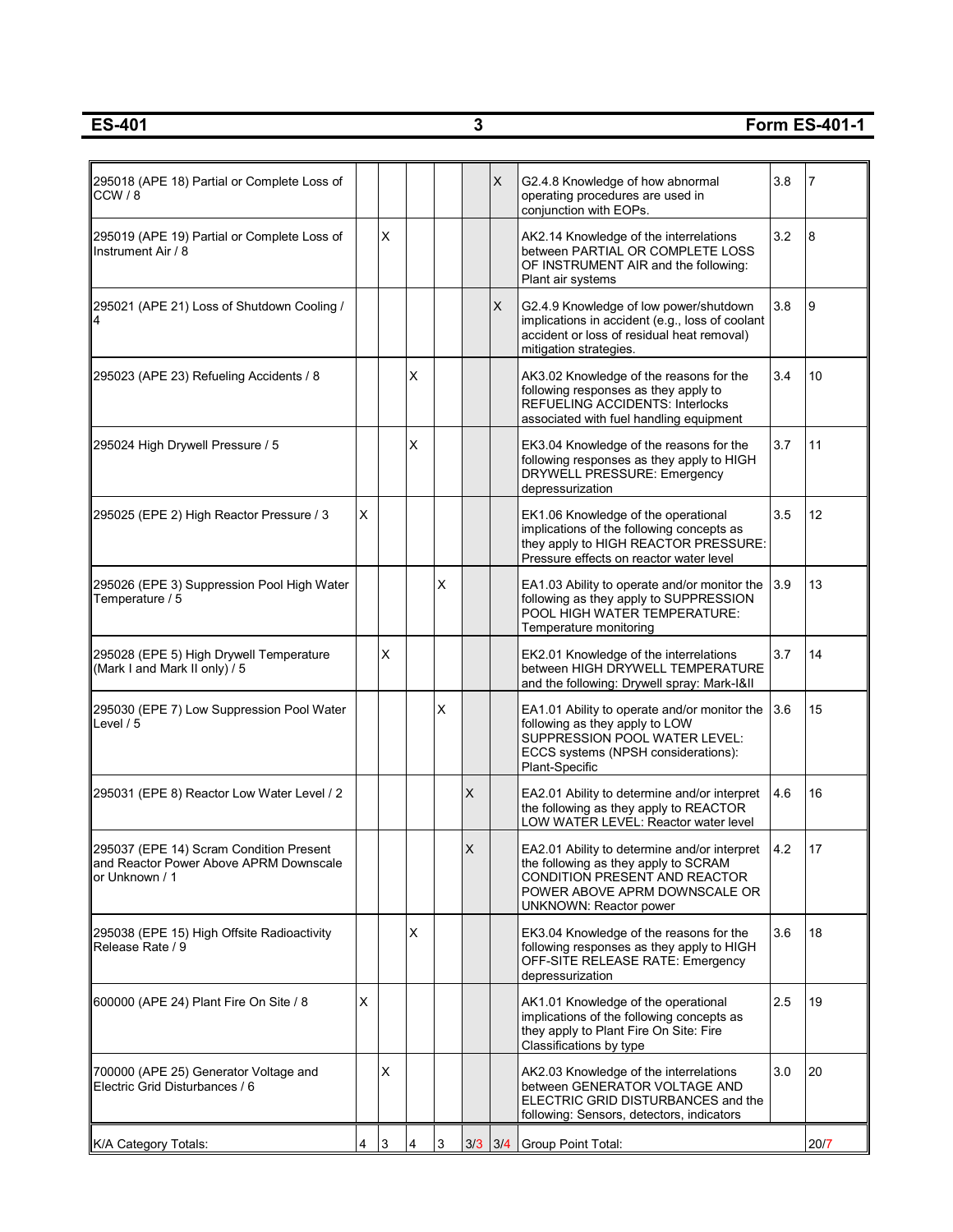**ES-401 4 Form ES-401-1**

| ES-401                                                                  |    |                |                |    | <b>BWR Examination Outline</b> |              | Emergency and Abnormal Plant Evolutions-Tier 1/Group 2 (RO/SRO)                                                                                                                          |     | Form ES-401-1 |
|-------------------------------------------------------------------------|----|----------------|----------------|----|--------------------------------|--------------|------------------------------------------------------------------------------------------------------------------------------------------------------------------------------------------|-----|---------------|
| E/APE # / Name / Safety Function                                        | K1 | K <sub>2</sub> | K <sub>3</sub> | A1 | A2                             | $G^*$        | $K/A$ Topic(s)                                                                                                                                                                           | IR  | #             |
| 295015 (APE 15) Incomplete Scram / 1                                    |    |                |                |    |                                | $\mathsf{X}$ | G2.4.9 Knowledge of low power/shutdown<br>implications in accident (e.g., loss of<br>coolant accident or loss of residual heat<br>removal) mitigation strategies.                        | 4.2 | 83            |
| 295032 (EPE 9) High Secondary Containment<br>Area Temperature / 5       |    |                |                |    |                                | $\mathsf{X}$ | G2.4.41 Knowledge of the emergency<br>action level thresholds and classifications.                                                                                                       | 4.6 | 84            |
| 295034 (EPE 11) Secondary Containment<br>Ventilation High Radiation / 9 |    |                |                |    | X.                             |              | EA2.01 Ability to determine and/or interpret 4.2<br>the following as they apply to<br><b>SECONDARY CONTAINMENT</b><br><b>VENTILATION HIGH RADIATION:</b><br>Ventilation radiation levels |     | 85            |
| 295009 (APE 9) Low Reactor Water Level / 2                              |    |                |                |    |                                | X            | G2.4.34 Knowledge of RO tasks performed   4.2<br>outside the main control room during an<br>emergency and the resultant operational<br>effects.                                          |     | 21            |
| 295017 (APE 17) High Offsite Release Rate / 9                           |    |                | X              |    |                                |              | AK3.01 Knowledge of the reasons for the<br>following responses as they apply to HIGH<br>OFF-SITE RELEASE RATE: System<br>isolations                                                      | 3.6 | 22            |
| 295020 (APE 20) Inadvertent Containment<br>Isolation / 5 & 7            |    |                |                |    | X                              |              | AA2.04 Ability to determine and/or interpret 3.9<br>the following as they apply to<br>INADVERTENT CONTAINMENT<br><b>ISOLATION: Reactor pressure</b>                                      |     | 23            |
| 295032 (EPE 9) High Secondary Containment<br>Area Temperature / 5       | ΙX |                |                |    |                                |              | EK1.02 Knowledge of the operational<br>implications of the following concepts as<br>they apply to HIGH SECONDARY<br><b>CONTAINMENT AREA TEMPERATURE:</b><br><b>Radiation releases</b>    | 3.6 | 24            |
| 295033 (EPE 10) High Secondary<br>Containment Area Radiation Levels / 9 |    | X              |                |    |                                |              | EK2.02 Knowledge of the interrelations<br>between HIGH SECONDARY<br><b>CONTAINMENT AREA RADIATION</b><br>LEVELS and the following: Process<br>radiation monitoring system                | 3.8 | 25            |
| 295010 High Drywell Pressure                                            |    |                |                | X  |                                |              | AA1.03 Ability to operate and/or monitor<br>the following as they apply to HIGH<br>DRYWELL PRESSURE: Nitrogen makeup:<br>Plant-Specific                                                  | 2.6 | 26            |
| 295036 (EPE 13) Secondary Containment<br>High Sump/Area Water Level / 5 |    | X              |                |    |                                |              | EK2.01 Knowledge of the interrelations<br>between SECONDARY CONTAINMENT<br>HIGH SUMP/AREA WATER LEVEL and<br>the following: Secondary containment<br>equipment and floor drain system    | 3.1 | 27            |
| K/A Category Point Totals:                                              | 1  | $\overline{c}$ |                | 1  | 1/1                            | 1/2          | Group Point Total:                                                                                                                                                                       |     | 7/3           |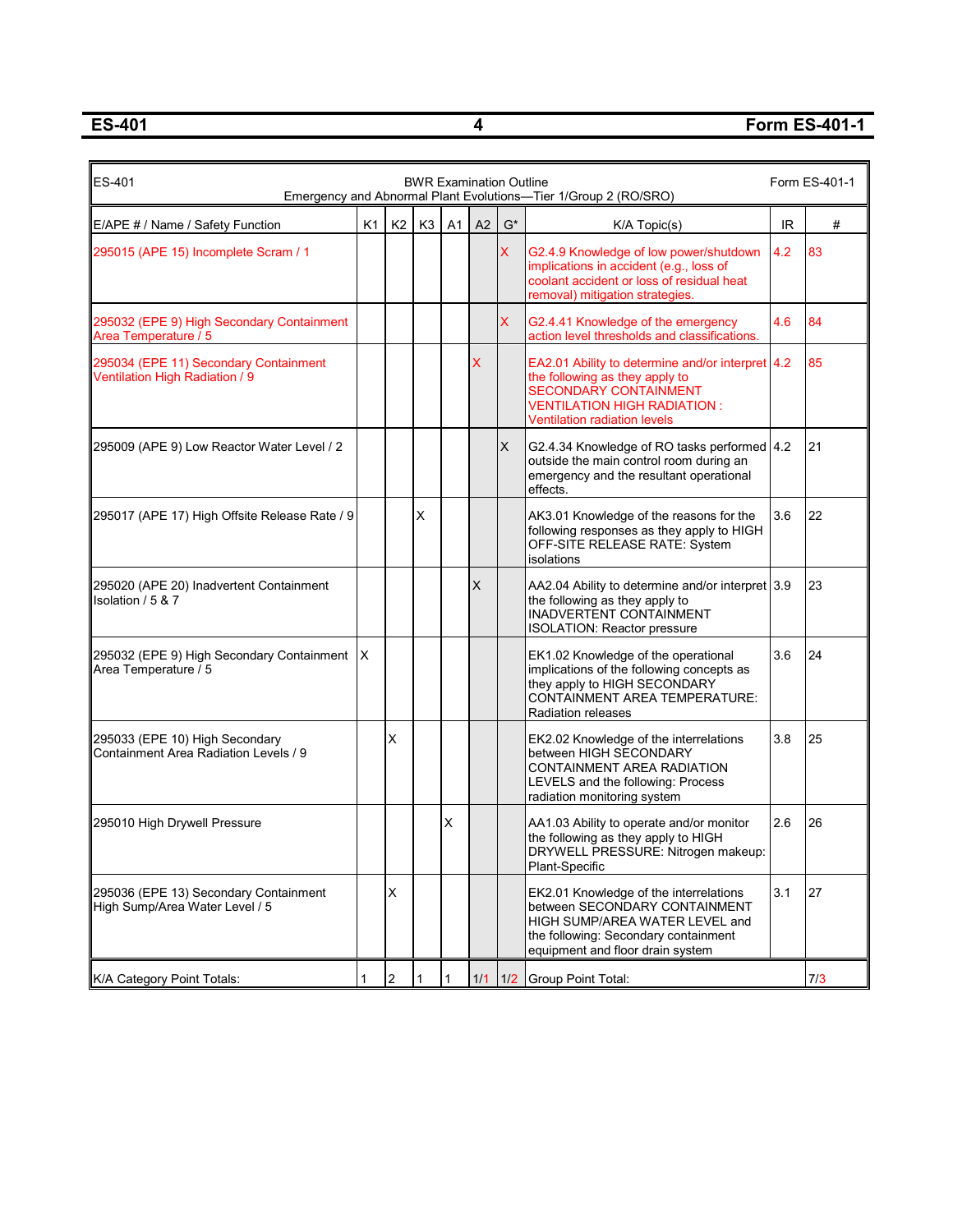**ES-401 5 Form ES-401-1**

| <b>ES-401</b><br>Form ES-401-1<br><b>BWR Examination Outline</b><br>Plant Systems-Tier 2/Group 1 (RO/SRO)<br>$K1K2K3K4K5K6A1A2A3A4G*$ |  |   |  |   |   |   |  |                           |   |  |                           |                                                                                                                                                                                                                                                                                                     |           |    |
|---------------------------------------------------------------------------------------------------------------------------------------|--|---|--|---|---|---|--|---------------------------|---|--|---------------------------|-----------------------------------------------------------------------------------------------------------------------------------------------------------------------------------------------------------------------------------------------------------------------------------------------------|-----------|----|
| System # / Name                                                                                                                       |  |   |  |   |   |   |  |                           |   |  |                           | K/A Topic(s)                                                                                                                                                                                                                                                                                        | <b>IR</b> | #  |
| 203000 (SF2, SF4 RHR/LPCI)<br><b>RHR/LPCI: Injection Mode</b>                                                                         |  |   |  |   |   |   |  | X                         |   |  |                           | A2.02 Ability to (a) predict the impacts of the<br>following on the RHR/LPCI: INJECTION<br>MODE (PLANT SPECIFIC); and (b) based on<br>those predictions, use procedures to correct,<br>control, or mitigate the consequences of<br>those abnormal conditions or operations:<br><b>Pump trips</b>    | 3.5       | 86 |
| 215004 (SF7 SRMS) Source Range<br><b>Monitor</b>                                                                                      |  |   |  |   |   |   |  | X                         |   |  |                           | A2.04 Ability to (a) predict the impacts of the<br>following on the SOURCE RANGE MONITOR<br>(SRM) SYSTEM; and (b) based on those<br>predictions, use procedures to correct,<br>control, or mitigate the consequences of<br>those abnormal conditions or operations: Up<br>scale and downscale trips | 3.7       | 87 |
| 215005 (SF7 PRMS) Average Power<br>Range Monitor/Local Power Range<br><b>Monitor</b>                                                  |  |   |  |   |   |   |  |                           |   |  | $\boldsymbol{\mathsf{X}}$ | G2.1.25 Ability to interpret reference<br>materials, such as graphs, curves, tables, etc.                                                                                                                                                                                                           | 4.2       | 88 |
| 218000 (SF3 ADS) Automatic<br>Depressurization                                                                                        |  |   |  |   |   |   |  |                           |   |  | X.                        | G2.2.37 Ability to determine operability and/or 4.6<br>availability of safety related equipment.                                                                                                                                                                                                    |           | 89 |
| 223002 (SF5 PCIS) Primary<br><b>Containment Isolation/Nuclear Steam</b><br><b>Supply Shutoff</b>                                      |  |   |  |   |   |   |  |                           |   |  | $\mathsf{X}$              | G2.2.40 Ability to apply Technical<br>Specifications for a system.                                                                                                                                                                                                                                  | 4.7       | 90 |
| 203000 (SF2, SF4 RHR/LPCI)<br>RHR/LPCI: Injection Mode                                                                                |  |   |  |   |   |   |  |                           | Χ |  |                           | A3.09 Ability to monitor automatic operations<br>of the RHR/LPCI: INJECTION MODE<br>(PLANT SPECIFIC) including: Emergency<br>generator load sequencing                                                                                                                                              | 3.6       | 28 |
| 205000 (SF4 SCS) Shutdown Cooling                                                                                                     |  |   |  | X |   |   |  |                           |   |  |                           | K4.05 Knowledge of SHUTDOWN COOLING<br>SYSTEM (RHR SHUTDOWN COOLING<br>MODE) design feature(s) and/or interlocks<br>which provide for the following: Reactor<br>cooldown rate                                                                                                                       | 3.6       | 29 |
| 206000 (SF2, SF4 HPCIS)<br>High-Pressure Coolant Injection                                                                            |  |   |  |   | X |   |  |                           |   |  |                           | K5.01 Knowledge of the operational<br>implications of the following concepts as they<br>apply to HIGH PRESSURE COOLANT<br>INJECTION SYSTEM: Turbine operation:<br>BWR-2,3,4                                                                                                                         | 3.3       | 30 |
| 209001 (SF2, SF4 LPCS)<br>Low-Pressure Core Spray                                                                                     |  | X |  |   |   |   |  |                           |   |  |                           | K2.01 Knowledge of electrical power supplies 3.0<br>to the following: Pump power                                                                                                                                                                                                                    |           | 31 |
| 211000 (SF1 SLCS) Standby Liquid<br>Control                                                                                           |  |   |  |   |   |   |  | $\boldsymbol{\mathsf{X}}$ |   |  |                           | A2.07 Ability to (a) predict the impacts of the<br>following on the STANDBY LIQUID<br>CONTROL SYSTEM; and (b) based on those<br>predictions, use procedures to correct,<br>control, or mitigate the consequences of<br>those abnormal conditions or operations:<br>Valve closures                   | 2.9       | 32 |
| 211000 (SF1 SLCS) Standby Liquid<br>Control                                                                                           |  |   |  |   | Χ |   |  |                           |   |  |                           | K5.06 Knowledge of the operational<br>implications of the following concepts as they<br>apply to STANDBY LIQUID CONTROL<br><b>SYSTEM: Tank level measurement</b>                                                                                                                                    | 3.0       | 33 |
| 212000 (SF7 RPS) Reactor Protection                                                                                                   |  |   |  |   |   | X |  |                           |   |  |                           | K6.03 Knowledge of the effect that a loss or<br>malfunction of the following will have on the<br><b>REACTOR PROTECTION SYSTEM: Nuclear</b><br>boiler instrumentation                                                                                                                                | 3.5       | 34 |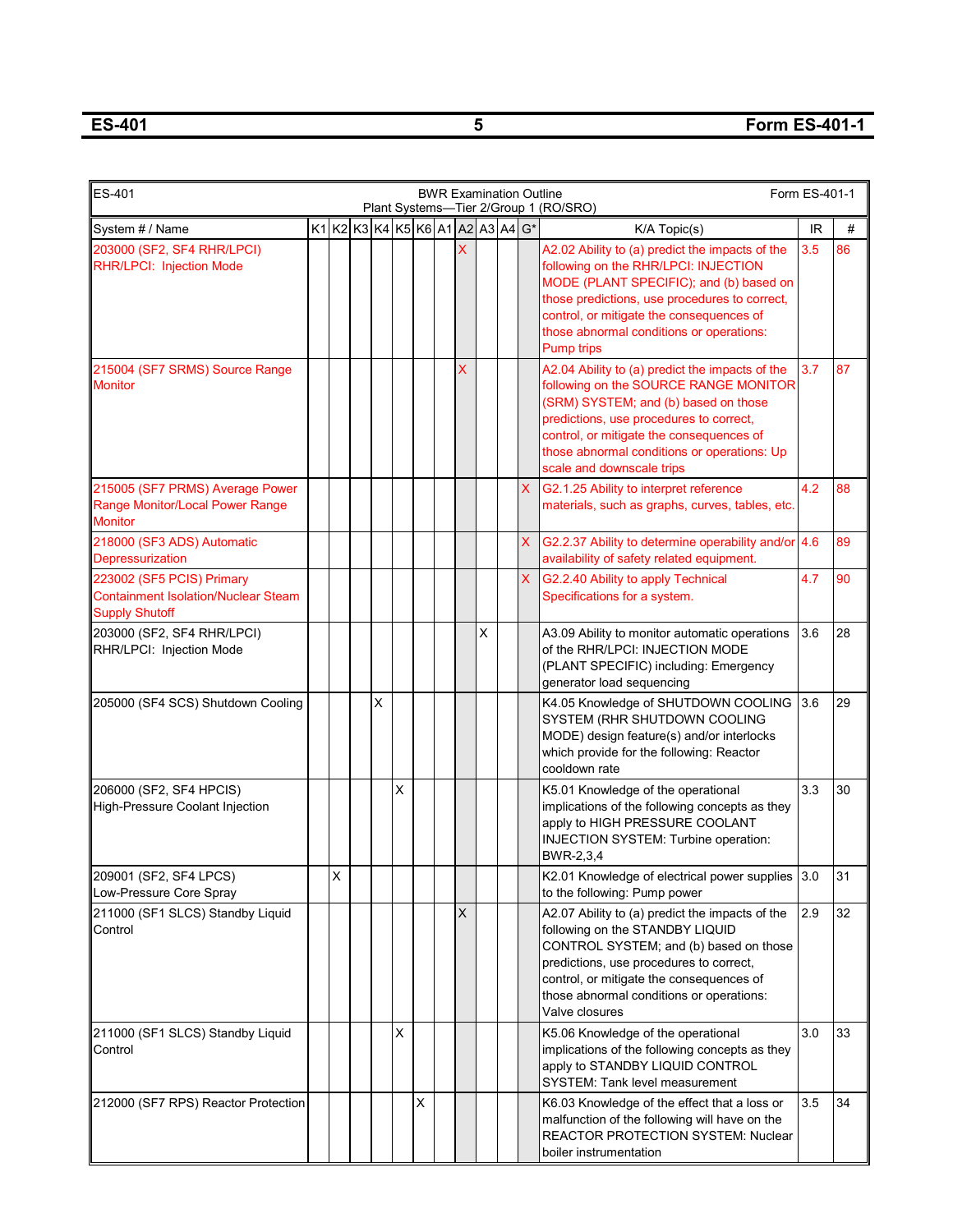| 215003 (SF7 IRM)<br>Intermediate-Range Monitor                                            |  |                |   |          | х |          |                |   | A1.01 Ability to predict and/or monitor<br>changes in parameters associated with<br>operating the INTERMEDIATE RANGE<br>MONITOR (IRM) SYSTEM controls including:<br>Detector position                                                                                                                 | 3.4 | 35 |
|-------------------------------------------------------------------------------------------|--|----------------|---|----------|---|----------|----------------|---|-------------------------------------------------------------------------------------------------------------------------------------------------------------------------------------------------------------------------------------------------------------------------------------------------------|-----|----|
| 215004 (SF7 SRMS) Source-Range<br>Monitor                                                 |  |                |   |          |   | $\times$ |                |   | A2.02 Ability to (a) predict the impacts of the<br>following on the SOURCE RANGE MONITOR<br>(SRM) SYSTEM; and (b) based on those<br>predictions, use procedures to correct,<br>control, or mitigate the consequences of<br>those abnormal conditions or operations:<br>SRM inop condition             | 3.4 | 36 |
| 215005 (SF7 PRMS) Average Power<br>Range Monitor/Local Power Range<br>Monitor             |  |                |   |          | X |          |                |   | A1.04 Ability to predict and/or monitor<br>changes in parameters associated with<br>operating the AVERAGE POWER RANGE<br>MONITOR/LOCAL POWER RANGE<br>MONITOR SYSTEM controls including:<br>SCRAM and rod block trip setpoints                                                                        | 4.1 | 37 |
| 215005 (SF7 PRMS) Average Power<br>Range Monitor/Local Power Range<br>Monitor             |  |                |   | $\times$ |   |          |                |   | K6.07 Knowledge of the effect that a loss or<br>malfunction of the following will have on the<br><b>AVERAGE POWER RANGE</b><br>MONITOR/LOCAL POWER RANGE<br><b>MONITOR SYSTEM: Flow</b><br>converter/comparator network: Plant-Specific                                                               | 3.2 | 38 |
| 217000 (SF2, SF4 RCIC) Reactor<br>Core Isolation Cooling                                  |  | $\pmb{\times}$ |   |          |   |          |                |   | K3.01 Knowledge of the effect that a loss or<br>malfunction of the REACTOR CORE<br>ISOLATION COOLING SYSTEM (RCIC) will<br>have on following: Reactor water level                                                                                                                                     | 3.7 | 39 |
| 218000 (SF3 ADS) Automatic<br>Depressurization                                            |  |                |   |          |   | X        |                |   | A2.06 Ability to (a) predict the impacts of the<br>following on the AUTOMATIC<br>DEPRESSURIZATION SYSTEM; and (b)<br>based on those predictions, use procedures<br>to correct, control, or mitigate the<br>consequences of those abnormal conditions<br>or operations: ADS initiation signals present | 4.2 | 40 |
| 223002 (SF5 PCIS) Primary<br><b>Containment Isolation/Nuclear Steam</b><br>Supply Shutoff |  | X              |   |          |   |          |                |   | K3.14 Knowledge of the effect that a loss or<br>malfunction of the PRIMARY CONTAINMENT<br><b>ISOLATION SYSTEM/NUCLEAR STEAM</b><br>SUPPLY SHUT-OFF will have on following:<br>Recirculation system: Plant-Specific                                                                                    | 3.0 | 41 |
| 239002 (SF3 SRV) Safety Relief<br>Valves                                                  |  |                |   |          |   |          |                | X | G2.2.43 Knowledge of the process used to<br>track inoperable alarms.                                                                                                                                                                                                                                  | 3.0 | 42 |
| 259002 (SF2 RWLCS) Reactor Water  X<br>Level Control                                      |  |                |   |          |   |          |                |   | K1.02 Knowledge of the physical connections 3.2<br>and/or cause-effect relationships between<br><b>REACTOR WATER LEVEL CONTROL</b><br>SYSTEM and the following: Main steam flow                                                                                                                       |     | 43 |
| 261000 (SF9 SGTS) Standby Gas<br>Treatment                                                |  |                | X |          |   |          |                |   | K4.03 Knowledge of STANDBY GAS<br>TREATMENT SYSTEM design feature(s)<br>and/or interlocks which provide for the<br>following: Moisture removal                                                                                                                                                        | 2.5 | 44 |
| 262001 (SF6 AC) AC Electrical<br>Distribution                                             |  |                |   |          |   |          | $\pmb{\times}$ |   | A4.01 Ability to manually operate and/or<br>monitor in the control room: All breakers and<br>disconnects (including available switch yard):<br>Plant-Specific                                                                                                                                         | 3.4 | 45 |
| 262001 (SF6 AC) AC Electrical<br>Distribution                                             |  | $\pmb{\times}$ |   |          |   |          |                |   | K3.05 Knowledge of the effect that a loss or<br>malfunction of the A.C. ELECTRICAL<br>DISTRIBUTION will have on following: Off-<br>site power system                                                                                                                                                  | 3.2 | 46 |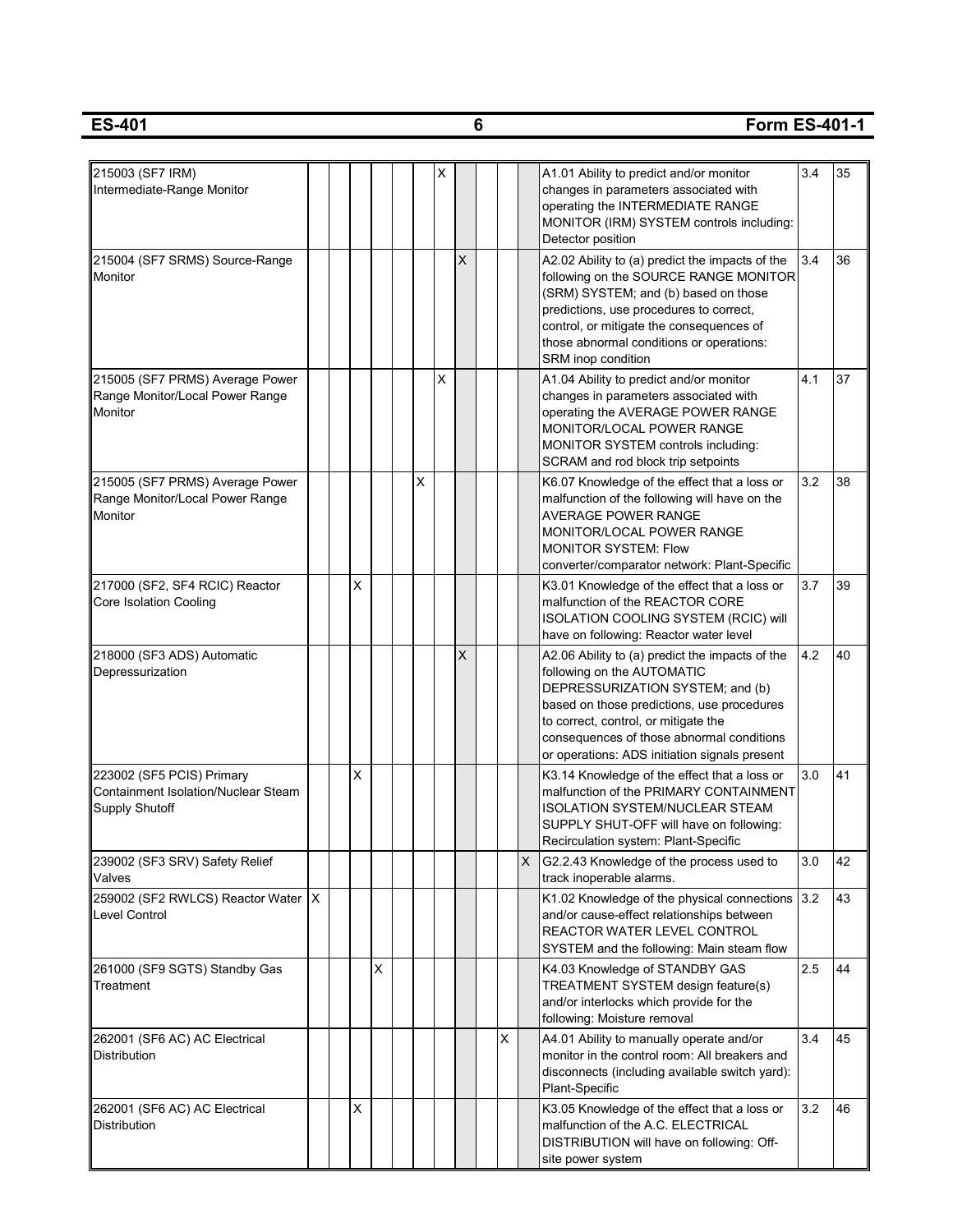## **ES-401 7 Form ES-401-1**

|                                                          | X |   |   |                |                |   |   |    |                |                |          |                                                                                              |     | 47   |
|----------------------------------------------------------|---|---|---|----------------|----------------|---|---|----|----------------|----------------|----------|----------------------------------------------------------------------------------------------|-----|------|
| 262002 (SF6 UPS) Uninterruptable<br>Power Supply (AC/DC) |   |   |   |                |                |   |   |    |                |                |          | K1.03 Knowledge of the physical connections 2.7<br>and/or cause-effect relationships between |     |      |
|                                                          |   |   |   |                |                |   |   |    |                |                |          | UNINTERRUPTABLE POWER SUPPLY                                                                 |     |      |
|                                                          |   |   |   |                |                |   |   |    |                |                |          | (A.C./D.C.) and the following: Rod position                                                  |     |      |
|                                                          |   |   |   |                |                |   |   |    |                |                |          | information: Plant-Specific                                                                  |     |      |
| 263000 (SF6 DC) DC Electrical                            |   |   |   |                |                |   |   |    |                | X              |          | A4.03 Ability to manually operate and/or                                                     | 2.7 | 48   |
| <b>Distribution</b>                                      |   |   |   |                |                |   |   |    |                |                |          | monitor in the control room: Battery discharge                                               |     |      |
|                                                          |   |   |   |                |                |   |   |    |                |                |          | rate: Plant-Specific                                                                         |     |      |
| 264000 (SF6 EGE) Emergency                               |   |   |   |                |                |   |   |    | X              |                |          | A3.01 Ability to monitor automatic operations                                                | 3.0 | 49   |
| Generators (Diesel/Jet) EDG                              |   |   |   |                |                |   |   |    |                |                |          | of the EMERGENCY GENERATORS                                                                  |     |      |
|                                                          |   |   |   |                |                |   |   |    |                |                |          | (DIESEL/JET) including: Automatic starting of<br>compressor and emergency generator          |     |      |
|                                                          | X |   |   |                |                |   |   |    |                |                |          |                                                                                              |     | 50   |
| 300000 (SF8 IA) Instrument Air                           |   |   |   |                |                |   |   |    |                |                |          | K1.03 Knowledge of the connections and / or 2.8<br>cause effect relationships between        |     |      |
|                                                          |   |   |   |                |                |   |   |    |                |                |          | INSTRUMENT AIR SYSTEM and the                                                                |     |      |
|                                                          |   |   |   |                |                |   |   |    |                |                |          | following: Containment air                                                                   |     |      |
| 300000 (SF8 IA) Instrument Air                           |   |   |   |                |                | X |   |    |                |                |          | K6.13 Knowledge of the effect that a loss or                                                 | 2.8 | 51   |
|                                                          |   |   |   |                |                |   |   |    |                |                |          | malfunction of the following will have on the                                                |     |      |
|                                                          |   |   |   |                |                |   |   |    |                |                |          | <b>INSTRUMENT AIR SYSTEM: Filters</b>                                                        |     |      |
| 400000 (SF8 CCS) Component                               |   |   |   |                |                |   | X |    |                |                |          | A1.01 Ability to predict and / or monitor                                                    | 2.8 | 52   |
| Cooling Water                                            |   |   |   |                |                |   |   |    |                |                |          | changes in parameters associated with                                                        |     |      |
|                                                          |   |   |   |                |                |   |   |    |                |                |          | operating the CCWS controls including: CCW                                                   |     |      |
|                                                          |   |   |   |                |                |   |   |    |                |                |          | flow rate                                                                                    |     |      |
| 400000 (SF8 CCS) Component                               |   |   |   |                |                |   |   |    |                |                | $\times$ | G2.1.7 Ability to evaluate plant performance                                                 | 4.4 | 53   |
| Cooling Water                                            |   |   |   |                |                |   |   |    |                |                |          | and make operational judgments based on                                                      |     |      |
|                                                          |   |   |   |                |                |   |   |    |                |                |          | operating characteristics, reactor behavior,                                                 |     |      |
|                                                          |   |   |   |                |                |   |   |    |                |                |          | and instrument interpretation.                                                               |     |      |
| K/A Category Point Totals:                               | 3 | 1 | 3 | $\overline{2}$ | $\overline{2}$ | 3 | 3 | 3/ | $\overline{2}$ | $\overline{c}$ | 2/       | <b>Group Point Total:</b>                                                                    |     | 26/5 |
|                                                          |   |   |   |                |                |   |   | 2  |                |                |          |                                                                                              |     |      |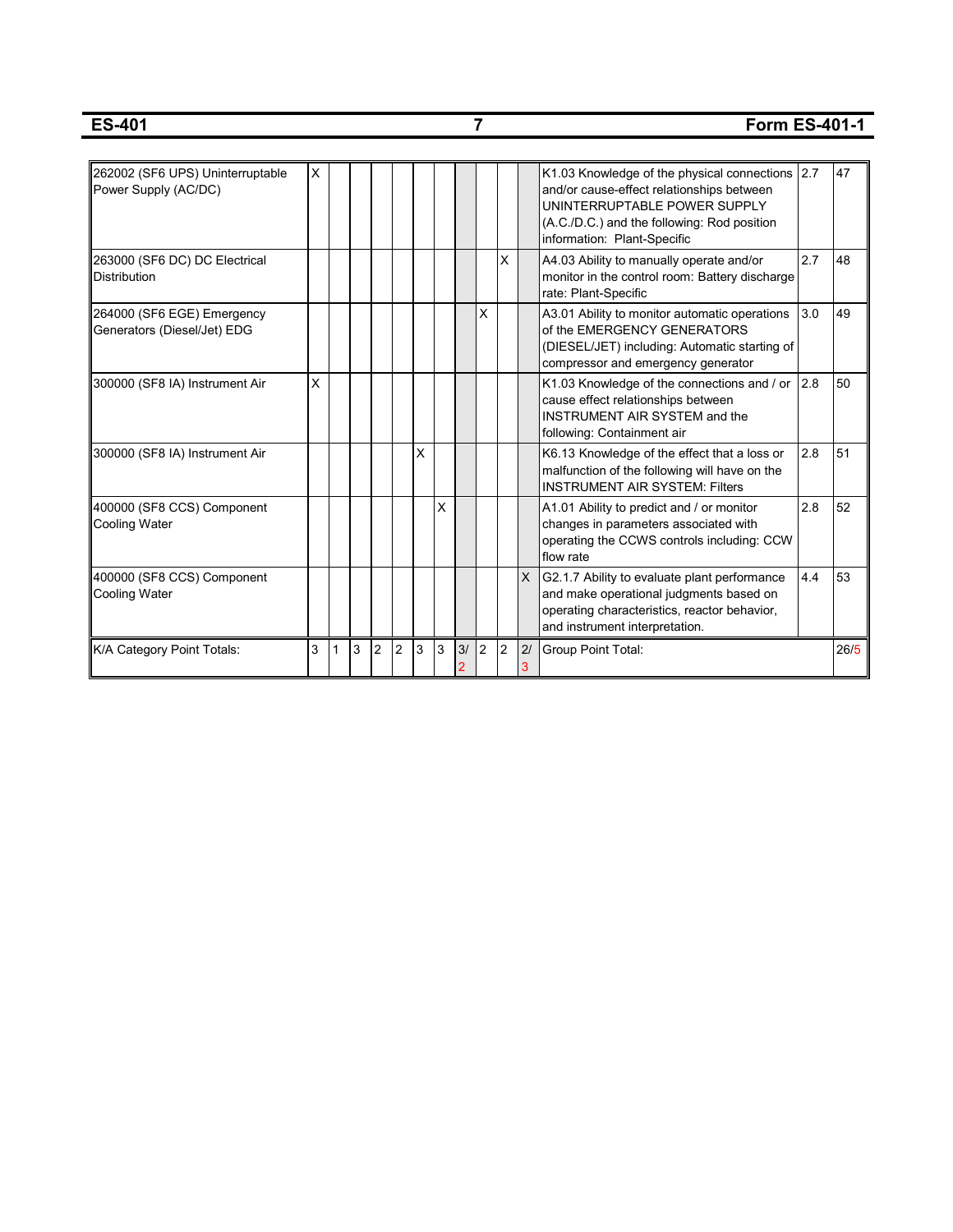## **ES-401 8 Form ES-401-1**

 $\overline{a}$ 

| ES-401<br><b>BWR Examination Outline</b><br>Form ES-401-1<br>Plant Systems-Tier 2/Group 2 (RO/SRO) |   |   |                                                      |   |  |   |   |          |   |   |   |                                                                                                                                                                                                                                                                                                                          |                                   |    |
|----------------------------------------------------------------------------------------------------|---|---|------------------------------------------------------|---|--|---|---|----------|---|---|---|--------------------------------------------------------------------------------------------------------------------------------------------------------------------------------------------------------------------------------------------------------------------------------------------------------------------------|-----------------------------------|----|
| System # / Name                                                                                    |   |   | K1   K2   K3   K4   K5   K6   A1   A2   A3   A4   G* |   |  |   |   |          |   |   |   | K/A Topic(s)                                                                                                                                                                                                                                                                                                             | $\ensuremath{\mathsf{IR}}\xspace$ | #  |
| 201006 (SF7 RWMS) Rod Worth Minimizer                                                              |   |   |                                                      |   |  |   |   |          |   |   | X | G2.2.42 Ability to recognize system<br>parameters that are entry-level conditions<br>for Technical Specifications.                                                                                                                                                                                                       | 4.6                               | 91 |
| 215001 (SF7 TIP) Traversing In Core Probe                                                          |   |   |                                                      |   |  |   |   | X        |   |   |   | A2.02 Ability to (a) predict the impacts of<br>the following on the TRAVERSING IN-<br>CORE PROBE; and (b) based on those<br>predictions, use procedures to correct,<br>control, or mitigate the consequences of<br>those abnormal conditions or operations:<br>High primary containment pressure: Mark-<br> 8            | 3.0                               | 92 |
| 286000 (SF8 FPS) Fire Protection                                                                   |   |   |                                                      |   |  |   |   |          |   |   | X | G2.2.38 Knowledge of conditions and<br>limitations in the facility license.                                                                                                                                                                                                                                              | 4.5                               | 93 |
| 202002 (SF1 RSCTL) Recirculation Flow Control                                                      |   |   |                                                      |   |  |   |   |          | X |   |   | A3.03 Ability to monitor automatic<br>operations of the RECIRCULATION<br>FLOW CONTROL SYSTEM including:<br>Scoop tube operation: BWR-2,3,4                                                                                                                                                                               | 3.1                               | 54 |
| 230000 RHR/LPCI: Torus/Suppression Pool Spray<br>Mode                                              |   |   |                                                      | X |  |   |   |          |   |   |   | K4.07 Knowledge of RHR/LPCI:<br>TORUS/SUPPRESSION POOL SPRAY<br>MODE design feature(s) and/or interlocks<br>which provide for the following: Prevention<br>of water hammer                                                                                                                                               | 3.1                               | 55 |
| 215002 (SF7 RBMS) Rod Block Monitor                                                                |   |   |                                                      |   |  |   |   | $\times$ |   |   |   | A2.03 Ability to (a) predict the impacts of<br>the following on the ROD BLOCK<br>MONITOR SYSTEM; and (b) based on<br>those predictions, use procedures to<br>correct, control, or mitigate the<br>consequences of those abnormal<br>conditions or operations: Loss of<br>associated reference APRM channel:<br>BWR-3,4,5 | 3.1                               | 56 |
| 223001 (SF5 PCS) Primary Containment and<br><b>Auxiliaries</b>                                     |   |   |                                                      |   |  |   |   |          |   | X |   | A4.09 Ability to manually operate and/or<br>monitor in the control room:<br>SPDS/CRIDS/ERIS/GDS: Plant-Specific                                                                                                                                                                                                          | 2.5                               | 57 |
| 234000 (SF8 FH) Fuel-Handling Equipment                                                            |   |   |                                                      |   |  | X |   |          |   |   |   | K6.02 Knowledge of the effect that a loss<br>or malfunction of the following will have on<br>the FUEL HANDLING EQUIPMENT:<br>Reactor manual control system: Plant-<br>Specific                                                                                                                                           | 2.8                               | 58 |
| 245000 (SF4 MTGEN) Main Turbine<br>Generator/Auxiliary                                             | X |   |                                                      |   |  |   |   |          |   |   |   | K1.06 Knowledge of the physical<br>connections and/or cause-effect<br>relationships between MAIN TURBINE<br><b>GENERATOR AND AUXILIARY</b><br>SYSTEMS and the following: Component<br>cooling water systems                                                                                                              | 2.6                               | 59 |
| 259001 (SF2 FWS) Feedwater                                                                         |   | X |                                                      |   |  |   |   |          |   |   |   | K2.01 Knowledge of electrical power<br>supplies to the following: Reactor<br>feedwater pump(s): Motor-Driven-Only                                                                                                                                                                                                        | 3.3                               | 60 |
| 268000 (SF9 RW) Radwaste                                                                           |   |   |                                                      |   |  |   | X |          |   |   |   | A1.01 Ability to predict and/or monitor<br>changes in parameters associated with<br>operating the RADWASTE controls<br>including: Radiation level                                                                                                                                                                        | 2.7                               | 61 |
| 272000 (SF7, SF9 RMS) Radiation Monitoring                                                         |   |   |                                                      |   |  |   |   |          |   |   | X | G2.1.31 Ability to locate control room<br>switches, controls, and indications, and to<br>determine that they correctly reflect the<br>desired plant lineup.                                                                                                                                                              | 4.6                               | 62 |
| 286000 (SF8 FPS) Fire Protection                                                                   |   |   |                                                      | X |  |   |   |          |   |   |   | K4.02 Knowledge of FIRE PROTECTION 3.3<br>SYSTEM design feature(s) and/or<br>interlocks which provide for the following:<br>Automatic system initiation                                                                                                                                                                  |                                   | 63 |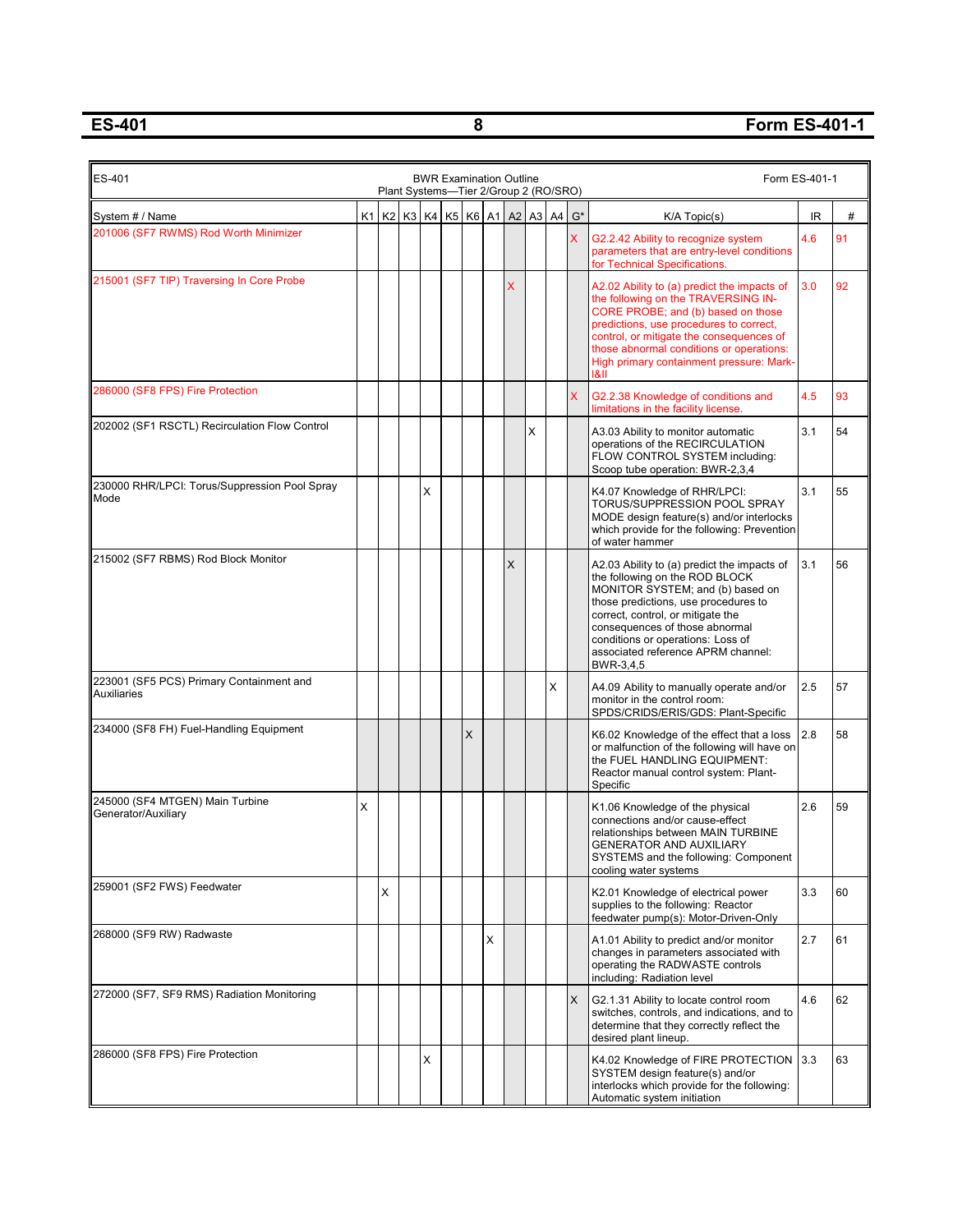| <b>ES-401</b>                         |  |   |   |   |  |     |  |                                                                                                                                                                  |     | <b>Form ES-401-1</b> |  |
|---------------------------------------|--|---|---|---|--|-----|--|------------------------------------------------------------------------------------------------------------------------------------------------------------------|-----|----------------------|--|
|                                       |  |   |   |   |  |     |  |                                                                                                                                                                  |     |                      |  |
| 288000 (SF9 PVS) Plant Ventilation    |  |   |   | X |  |     |  | K5.01 Knowledge of the operational<br>implications of the following concepts as<br>they apply to PLANT VENTILATION<br>SYSTEMS: Airborne contamination<br>control | 3.1 | 64                   |  |
| 290001 (SF5 SC) Secondary Containment |  | x |   |   |  |     |  | K3.01 Knowledge of the effect that a loss   4.0<br>or malfunction of the SECONDARY<br>CONTAINMENT will have on following:<br>Off-site radioactive release rates  |     | 65                   |  |
| <b>IK/A Category Point Totals:</b>    |  |   | 2 |   |  | 1/1 |  | 1/2 Group Point Total:                                                                                                                                           |     | 12/3                 |  |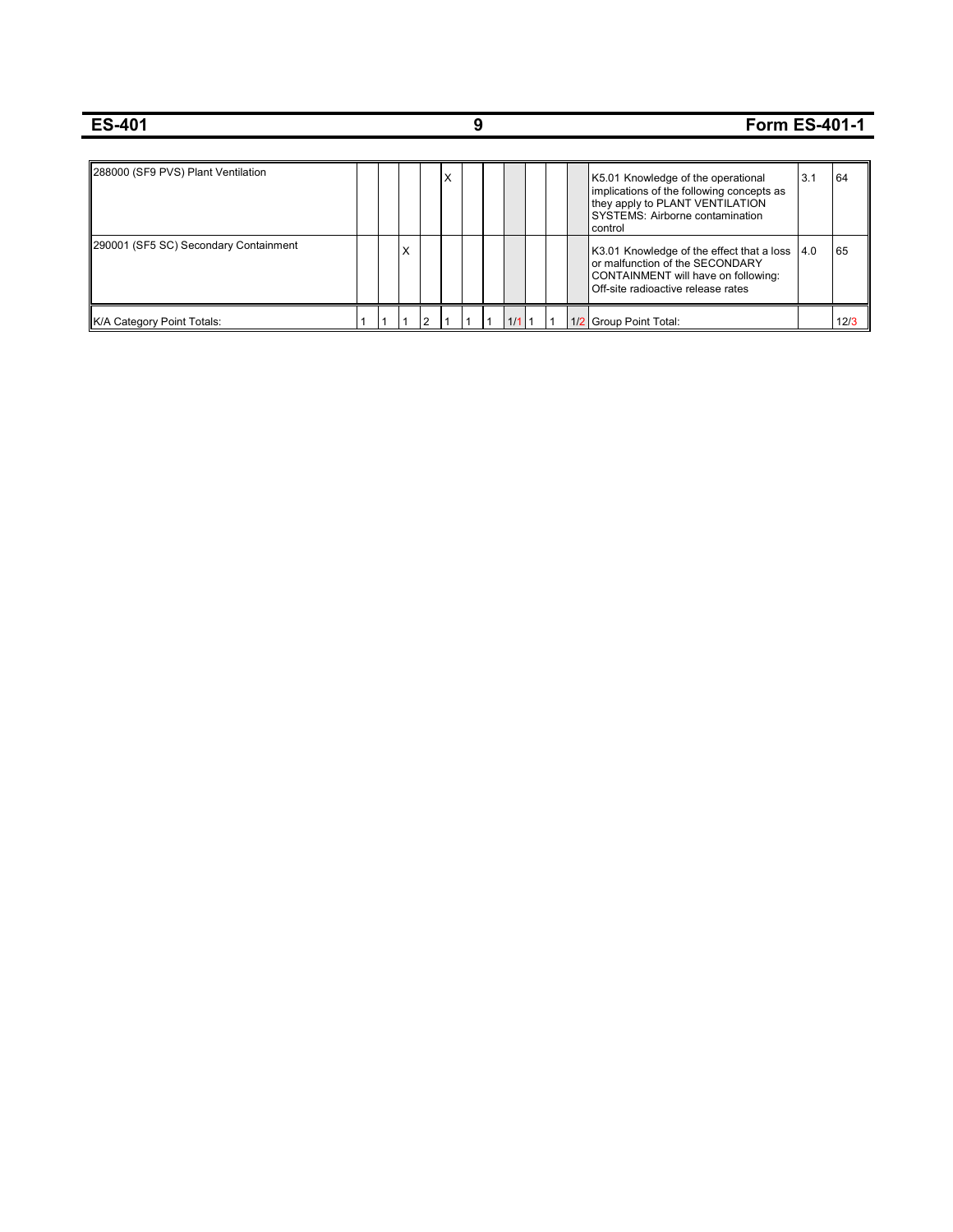## **ES-401 Generic Knowledge and Abilities Outline (Tier 3) Form ES-401-3**

| Facility: J. A. FitzPatrick |          | Date of Exam: 1/14/2019                                                                                                                                         |     |                |     |                |
|-----------------------------|----------|-----------------------------------------------------------------------------------------------------------------------------------------------------------------|-----|----------------|-----|----------------|
| Category                    | K/A#     | Topic                                                                                                                                                           |     | <b>RO</b>      |     | SRO-only       |
|                             |          |                                                                                                                                                                 | IR  | #              | IR. | #              |
|                             | 2.1.1    | Knowledge of conduct of operations requirements                                                                                                                 | 3.8 |                |     | 66             |
|                             | 2.1.19   | Ability to use the plant computer to evaluate system or<br>component status                                                                                     | 3.9 |                |     | 67             |
| 1. Conduct of<br>Operations | 2.1.23   | Ability to perform specific system and integrated plant<br>procedures during all modes of plant operation                                                       | 4.3 |                |     | 68             |
|                             | 2.1.27   | Knowledge of system purpose and/or function                                                                                                                     |     |                | 4.0 | 94             |
|                             | 2.1.32   | Ability to explain and apply all system limits and<br>precautions                                                                                               |     |                | 4.0 | 95             |
|                             | Subtotal |                                                                                                                                                                 |     | 3              |     | $\overline{2}$ |
|                             | 2.2.1    | Ability to perform pre-startup procedures for the facility,<br>including those controls associated with plant equipment<br>that could affect reactivity         | 4.5 |                |     | 69             |
| 2. Equipment<br>Control     | 2.2.6    | Knowledge of the process for making changes to<br>procedures                                                                                                    | 3.0 |                |     | 70             |
|                             | 2.2.7    | Knowledge of the process for conducting special or<br>infrequent tests                                                                                          | 2.9 |                |     | 71             |
|                             | 2.2.36   | Ability to analyze the effect of maintenance activities,<br>such as degraded power sources, on the status of<br>limiting conditions of operations               |     |                | 4.2 | 96             |
|                             | 2.2.37   | Ability to determine operability and/or availability of<br>safety related equipment                                                                             |     |                | 4.6 | 97             |
|                             | Subtotal |                                                                                                                                                                 |     | 3              |     | $\overline{2}$ |
|                             | 2.3.15   | Knowledge of radiation monitoring systems, such as<br>fixed radiation monitors and alarms, portable survey<br>instruments, personnel monitoring equipment, etc. | 2.9 |                |     | 72             |
| 3. Radiation                | 2.3.7    | Ability to comply with radiation work permit requirements<br>during normal or abnormal conditions                                                               | 3.5 |                |     | 73             |
| Control                     | 2.3.4    | Knowledge of radiation exposure limits under normal<br>and emergency conditions                                                                                 |     |                | 3.7 | 98             |
|                             | 2.3.6    | Ability to approve release permits                                                                                                                              |     |                | 3.8 | 99             |
|                             | Subtotal |                                                                                                                                                                 |     | $\overline{2}$ |     | $\overline{2}$ |
|                             | 2.4.11   | Knowledge of abnormal condition procedures                                                                                                                      | 4.0 |                |     | 74             |
|                             | 2.4.26   | Knowledge of facility protection requirements including<br>fire brigade and portable firefighting equipment usage                                               | 3.1 |                |     | 75             |
| 4. Emergency                | 2.4.14   | Knowledge of general guidelines for EOP usage.                                                                                                                  |     |                | 4.5 | 100            |
| Procedures/Plan             | 2.4.     |                                                                                                                                                                 |     |                |     |                |
|                             | 2.4.     |                                                                                                                                                                 |     |                |     |                |
|                             | 2.4.     |                                                                                                                                                                 |     |                |     |                |
|                             | Subtotal |                                                                                                                                                                 |     | $\overline{2}$ |     | 1              |
| Tier 3 Point Total          |          |                                                                                                                                                                 |     | 10             |     | $\overline{7}$ |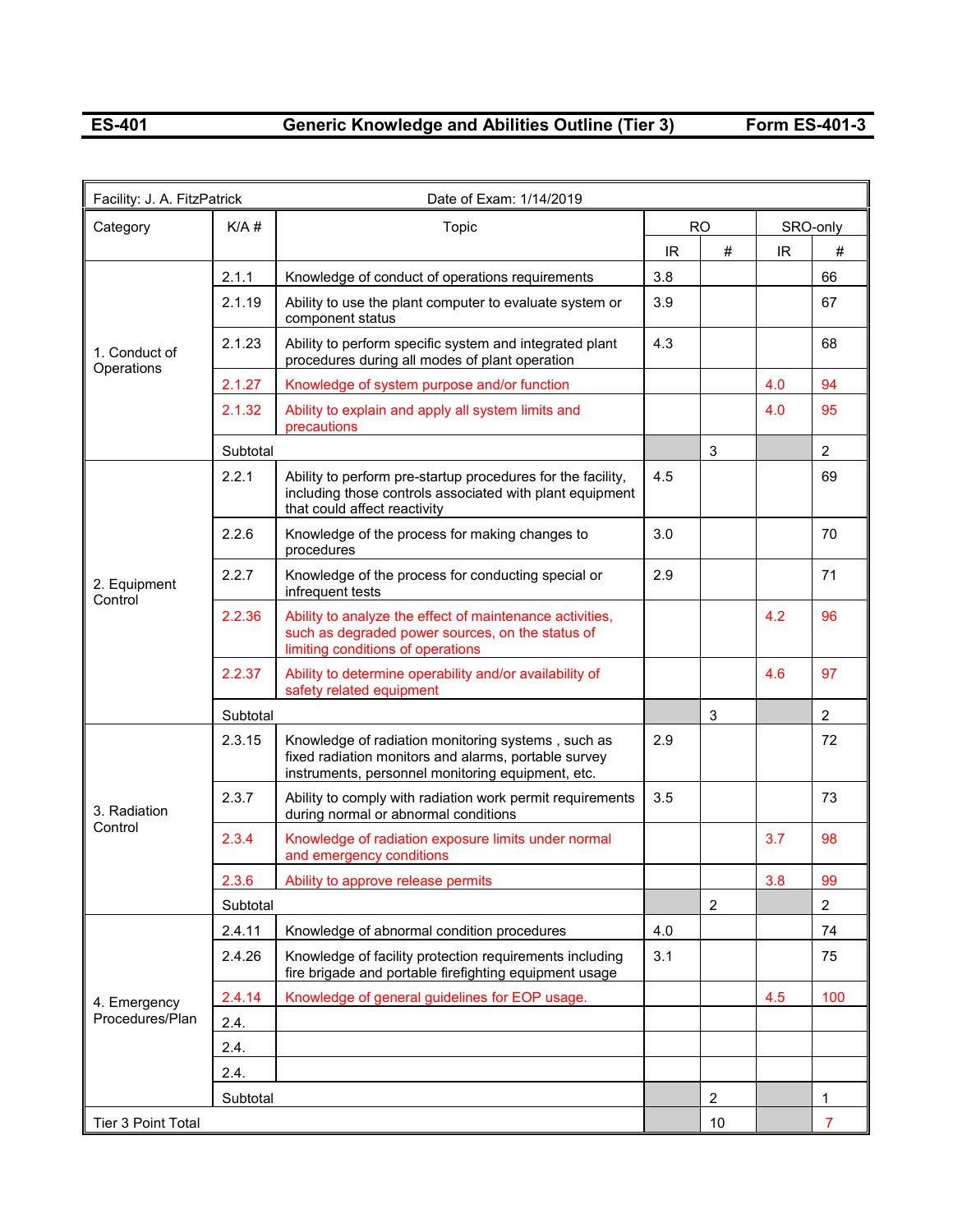| Tier /<br>Group | Randomly Selected K/A                                                                                                                                                       | Reason for Rejection                                                                                       |
|-----------------|-----------------------------------------------------------------------------------------------------------------------------------------------------------------------------|------------------------------------------------------------------------------------------------------------|
|                 |                                                                                                                                                                             | The following topics / K/As were excluded from the systematic and random sampling process:                 |
| 1/1             | 295027 High Containment<br>Temperature                                                                                                                                      | This topic applies to plants with Mark III<br>containments only. The facility has a Mark I<br>containment. |
| 1/2             | 295011 High Containment<br>Temperature                                                                                                                                      | This topic applies to plants with Mark III<br>containments only. The facility has a Mark I<br>containment. |
| 2/1             | 207000 Isolation (Emergency)<br>Condenser                                                                                                                                   | This system is not installed at the facility.                                                              |
| 2/1             | 209002 HPCS                                                                                                                                                                 | This system is not installed at the facility.                                                              |
| 2/2             | 201004 RSCS                                                                                                                                                                 | This system is no longer installed at the facility.                                                        |
| 2/2             | 201005 RCIS                                                                                                                                                                 | This system is not installed at the facility.                                                              |
| G               | 2.2.3 Knowledge of the design,<br>procedural, and operational<br>differences between units.                                                                                 | This K/A applies to multi-unit facilities only.                                                            |
| G               | 2.2.4 Ability to explain the<br>variations in control<br>board/control room layouts,<br>systems, instrumentation, and<br>procedural actions between<br>units at a facility. | This K/A applies to multi-unit facilities only.                                                            |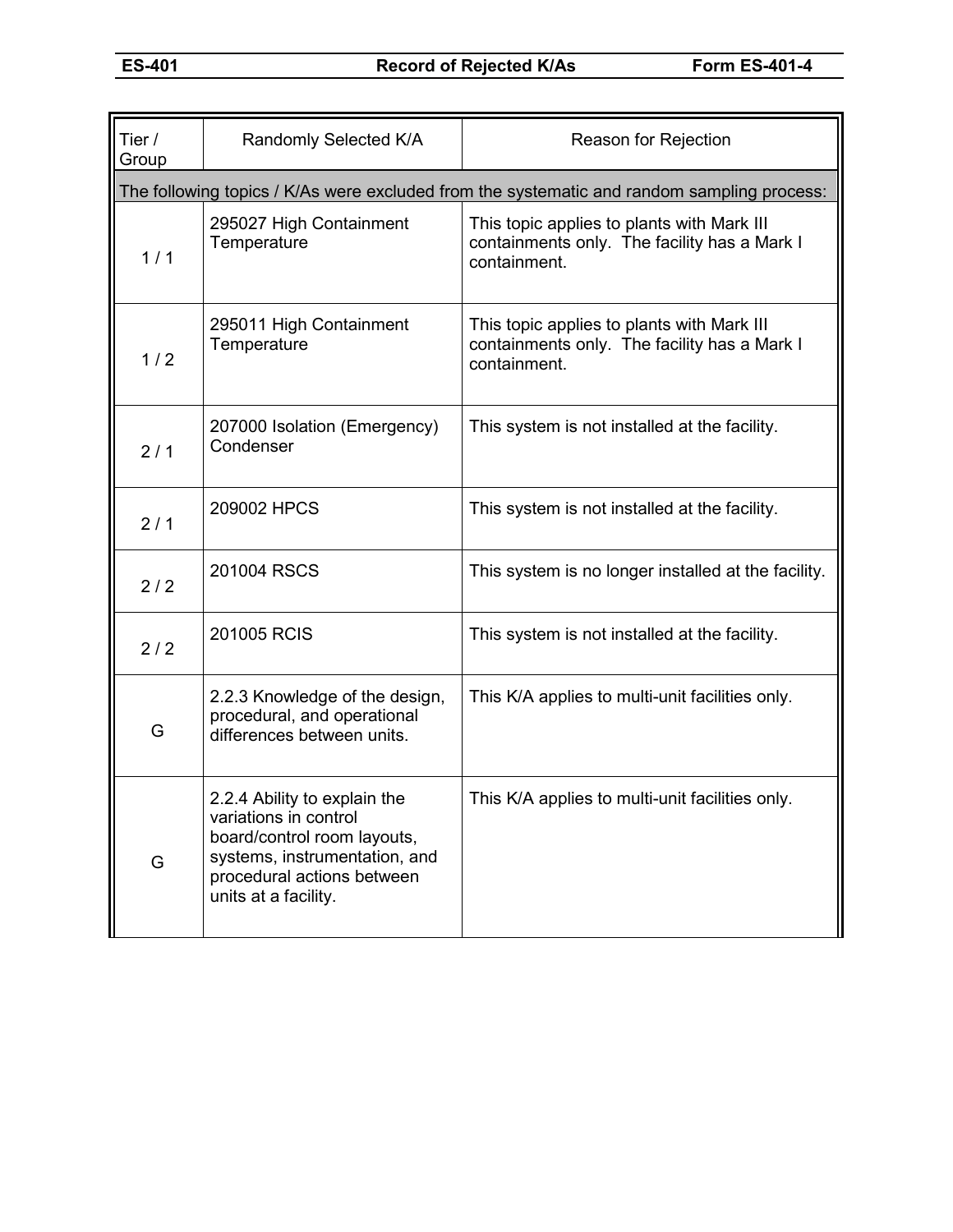|     |                                                                                                                                                                                                                                                                                | The following K/As were rejected following the systematic and random sampling process:                                                                                                                                                                                                                                                                                     |
|-----|--------------------------------------------------------------------------------------------------------------------------------------------------------------------------------------------------------------------------------------------------------------------------------|----------------------------------------------------------------------------------------------------------------------------------------------------------------------------------------------------------------------------------------------------------------------------------------------------------------------------------------------------------------------------|
| 1/1 | Question 3<br>295004 Partial or Complete<br>Loss of DC Power<br>2.4.11 - Knowledge of abnormal<br>condition procedures.                                                                                                                                                        | Due to a change in NUREG 1021 Revision 11,<br>K/A 2.4.11 is no longer allowed to be used in<br>Tier 1.<br>Randomly resampled K/A 295004 Partial or<br>Complete Loss of DC Power 2.4.49 - Ability to<br>perform without reference to procedures those<br>actions that require immediate operation of<br>system components and controls.                                     |
| 1/1 | Question 18<br>295038 High Offsite<br><b>Radioactivity Release Rate</b><br>EK3.01 - Knowledge of the<br>reasons for the following<br>responses as they apply to<br><b>HIGH OFF-SITE RELEASE</b><br>RATE: Implementation of site<br>emergency plan                              | An acceptable question could not be developed<br>for the randomly sampled K/A at a high enough<br>LOD without testing SRO Knowledge.<br>Randomly resampled K/A 295038 High Offsite<br>Radioactivity Release Rate EK3.04 -<br>Knowledge of the reasons for the following<br>responses as they apply to HIGH OFF-SITE<br><b>RELEASE RATE: Emergency</b><br>depressurization. |
| 1/2 | Question 21<br>295009 Low Reactor Water<br>Level<br>2.4.30 - Knowledge of events<br>related to system<br>operation/status that must be<br>reported to internal<br>organizations or external<br>agencies, such as the State, the<br>NRC, or the transmission<br>system operator | An acceptable question could not be developed<br>for the randomly sampled K/A at a high enough<br>LOD without testing SRO Knowledge.<br>Randomly resampled K/A 295009 Low Reactor<br>Water Level 2.4.34 - Knowledge of RO tasks<br>performed outside the main control room during<br>an emergency and the resultant operational<br>effects.                                |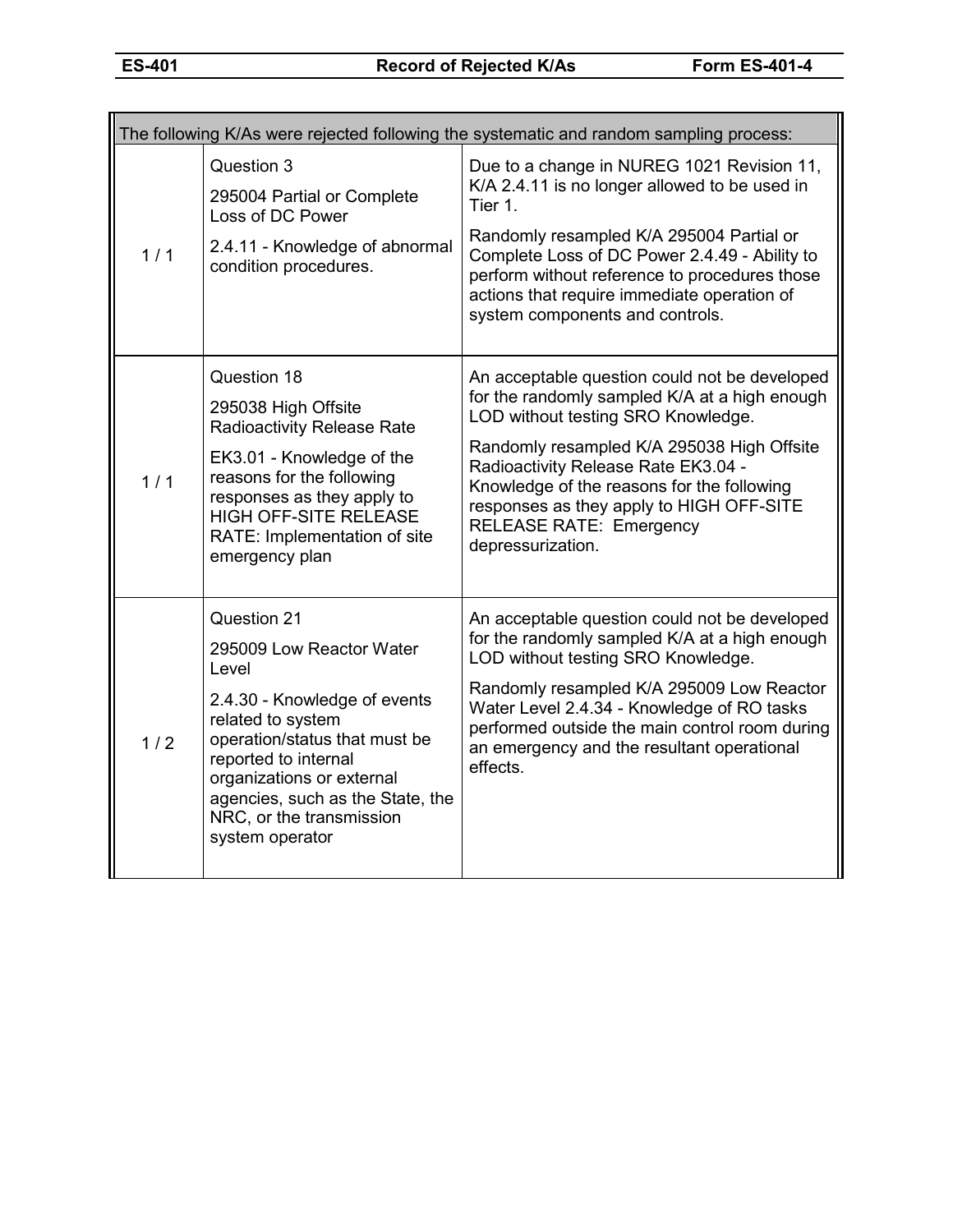| 1/2 | Question 26<br>295034 Secondary<br><b>Containment Ventilation High</b><br>Radiation<br>EA1.03 - Ability to operate<br>and/or monitor the following as<br>they apply to SECONDARY<br><b>CONTAINMENT VENTILATION</b><br><b>HIGH RADIATION: Secondary</b><br>containment ventilation             | An acceptable question could not be developed<br>for the randomly sampled K/A without over-<br>emphasizing Secondary Containment concepts<br>on the exam.<br>Randomly resampled K/A 295010 High Drywell<br>Pressure AA1.03 - Ability to operate and/or<br>monitor the following as they apply to HIGH<br>DRYWELL PRESSURE: Nitrogen makeup:<br>Plant-Specific.                                                                                                                 |
|-----|-----------------------------------------------------------------------------------------------------------------------------------------------------------------------------------------------------------------------------------------------------------------------------------------------|--------------------------------------------------------------------------------------------------------------------------------------------------------------------------------------------------------------------------------------------------------------------------------------------------------------------------------------------------------------------------------------------------------------------------------------------------------------------------------|
| 2/1 | Question 30<br>206000 High Pressure Coolant<br>Injection<br>K5.07 - Knowledge of the<br>operational implications of the<br>following concepts as they<br>apply to HIGH PRESSURE<br><b>COOLANT INJECTION</b><br>SYSTEM: System venting:<br>BWR-2,3,4                                           | An acceptable question could not be developed<br>for the randomly sampled K/A due to lack of<br>operationally important, system specific<br>information about system venting.<br>Randomly resampled K/A 206000 High<br>Pressure Coolant Injection K5.01 - Knowledge<br>of the operational implications of the following<br>concepts as they apply to HIGH PRESSURE<br><b>COOLANT INJECTION SYSTEM: Turbine</b><br>operation: BWR-2,3,4.                                        |
| 2/1 | Question 47<br>262002 Uninterruptable Power<br>Supply (AC/DC)<br>K1.14 - Knowledge of the<br>physical connections and/or<br>cause-effect relationships<br>between UNINTERRUPTABLE<br>POWER SUPPLY (A.C./D.C.)<br>and the following: Main steam<br>line radiation monitors: Plant-<br>Specific | An acceptable question could not be developed<br>for the randomly sampled K/A due to lack of<br>interrelationship between UPS and Main Steam<br>line radiation monitors at the facility.<br>Randomly resampled K/A 262002<br>Uninterruptable Power Supply (AC/DC) K1.03 -<br>Knowledge of the physical connections and/or<br>cause-effect relationships between<br>UNINTERRUPTABLE POWER SUPPLY<br>(A.C./D.C.) and the following: Rod position<br>information: Plant-Specific. |
| 2/1 | Question 51<br>300000 Instrument Air<br>K6.04 - Knowledge of the effect<br>that a loss or malfunction of the<br>following will have on the<br><b>INSTRUMENT AIR SYSTEM:</b><br>Service air refusal valve                                                                                      | An acceptable question could not be developed<br>for the randomly sampled K/A without<br>overlapping concepts tested in Question 8.<br>Randomly resampled K/A 300000 Instrument<br>Air K6.13 - Knowledge of the effect that a loss<br>or malfunction of the following will have on the<br><b>INSTRUMENT AIR SYSTEM: Filters.</b>                                                                                                                                               |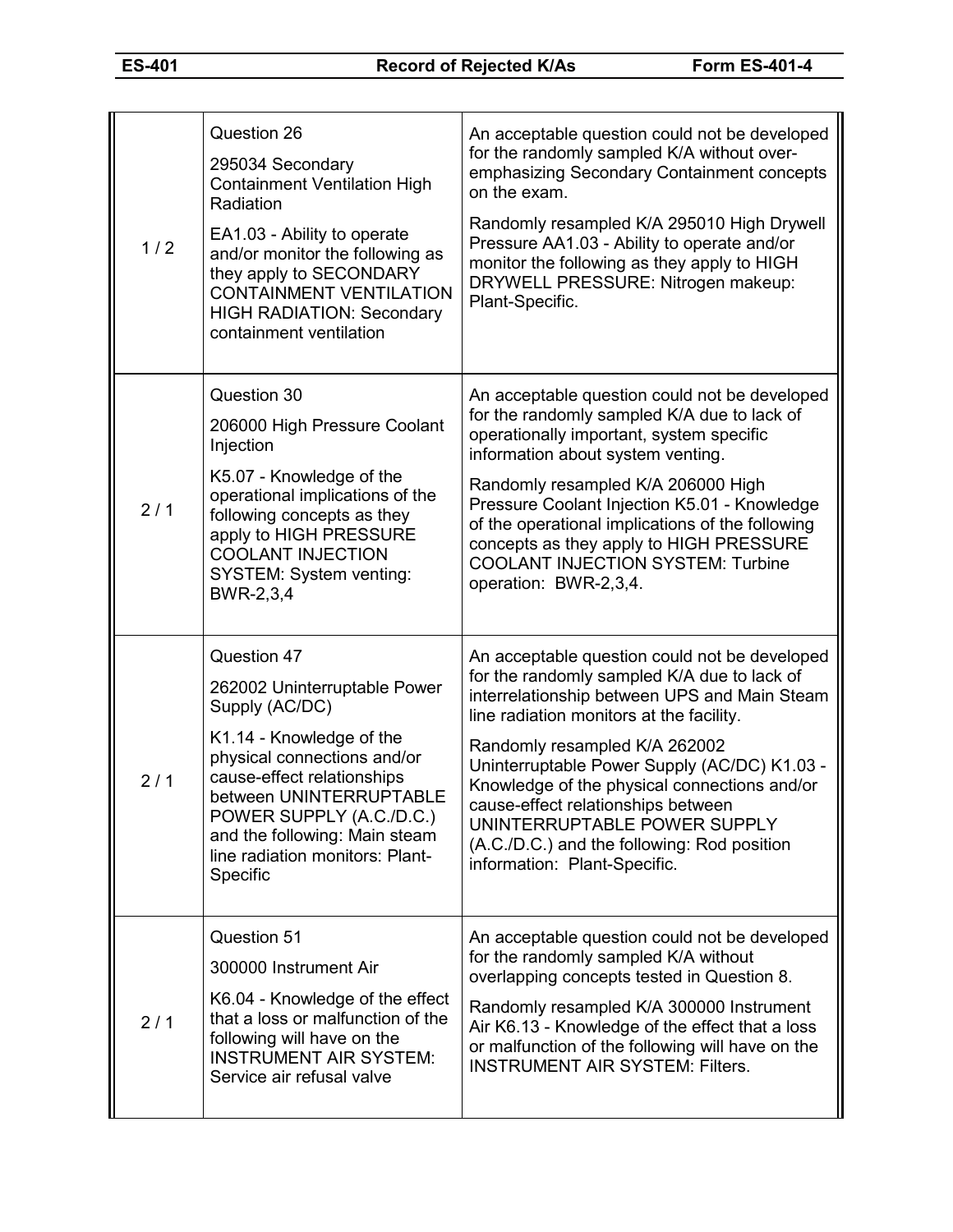| 2/2   | Question 55<br>215001 Traversing In Core<br>Probe<br>K4.01 - Knowledge of<br><b>TRAVERSING IN-CORE</b><br>PROBE design feature(s)<br>and/or interlocks which provide<br>for the following: Primary<br>containment isolation: Mark-I&II                                                                                                                                                      | An acceptable question could not be developed<br>for the randomly sampled K/A without<br>overlapping concepts tested in Question 92.<br>Randomly resampled K/A 230000 RHR/LPCI:<br>Torus/Suppression Pool Spray Mode K4.07 -<br>Knowledge of RHR/LPCI:<br>TORUS/SUPPRESSION POOL SPRAY MODE<br>design feature(s) and/or interlocks which<br>provide for the following: Prevention of water<br>hammer.                                       |
|-------|---------------------------------------------------------------------------------------------------------------------------------------------------------------------------------------------------------------------------------------------------------------------------------------------------------------------------------------------------------------------------------------------|---------------------------------------------------------------------------------------------------------------------------------------------------------------------------------------------------------------------------------------------------------------------------------------------------------------------------------------------------------------------------------------------------------------------------------------------|
| 2/2   | Question 56<br>215002 RBM<br>A2.02 - Ability to (a) predict the<br>impacts of the following on the<br><b>ROD BLOCK MONITOR</b><br>SYSTEM; and (b) based on<br>those predictions, use<br>procedures to correct, control,<br>or mitigate the consequences of<br>those abnormal conditions or<br>operations: Loss or reduction in<br>recirculation system flow (flow<br>comparator): BWR-3,4,5 | An acceptable question could not be developed<br>for the randomly sampled K/A<br>Randomly resampled K/A 215002 RBM A2.03 -<br>Ability to (a) predict the impacts of the following<br>on the ROD BLOCK MONITOR SYSTEM; and<br>(b) based on those predictions, use procedures<br>to correct, control, or mitigate the<br>consequences of those abnormal conditions or<br>operations: Loss of associated reference APRM<br>channel: BWR-3,4,5. |
| $2/2$ | Question 62<br>272000 Radiation Monitoring<br>2.2.40 - Ability to apply<br><b>Technical Specifications for a</b><br>system.                                                                                                                                                                                                                                                                 | An acceptable question could not be developed<br>for the randomly sampled K/A due to lack of<br>appropriate Technical Specification<br>requirements to be tested on an RO exam<br>related to Radiation Monitoring.<br>Randomly resampled K/A 272000 Radiation<br>Monitoring 2.1.31 - Ability to locate control room<br>switches, controls, and indications, and to<br>determine that they correctly reflect the desired<br>plant lineup.    |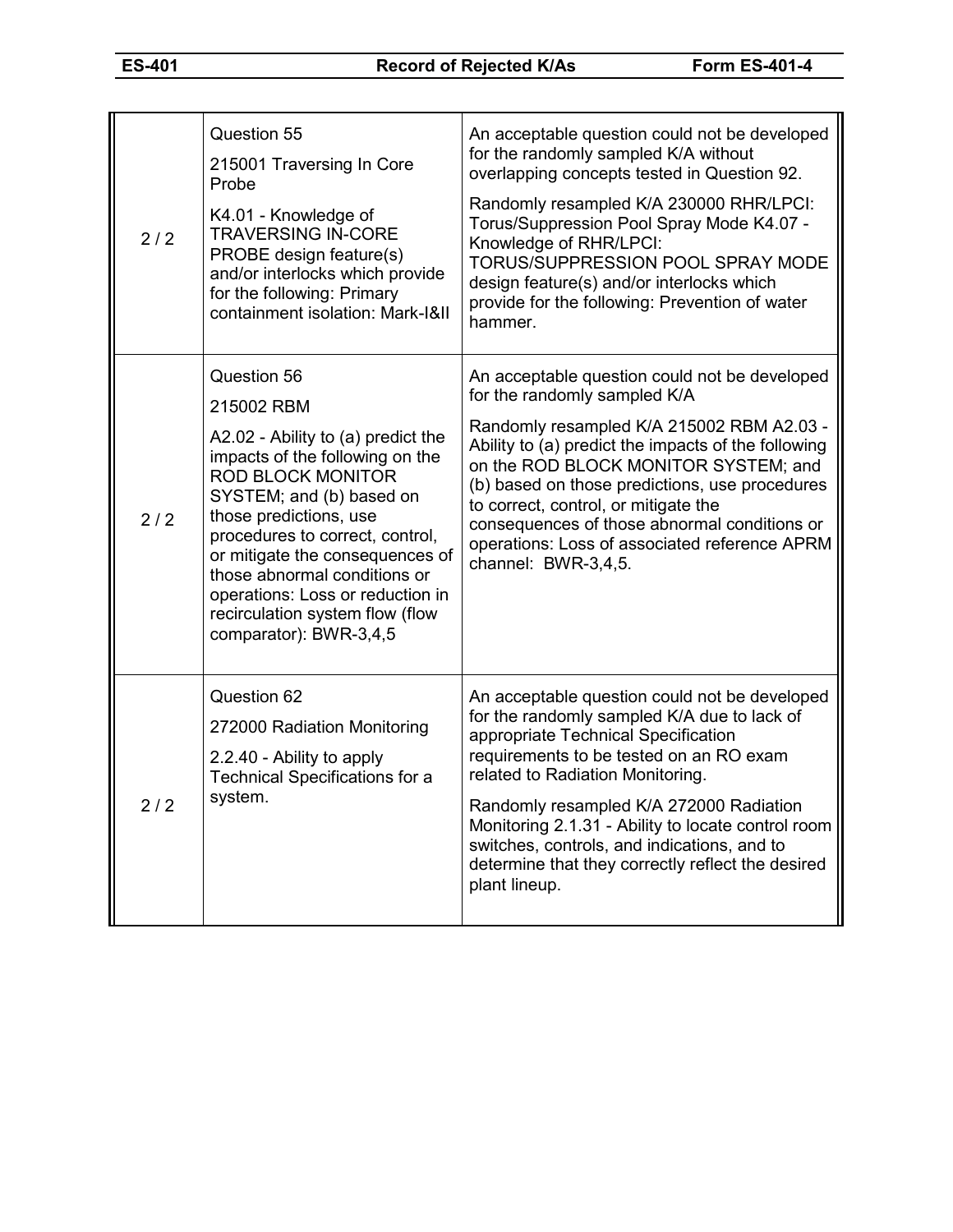| 1/1 | Question 76<br>295003 Partial or Complete<br>Loss of A.C. Power<br>2.4.18 - Knowledge of the<br>specific bases for EOPs.                                                                                            | An acceptable question could not be developed<br>for the randomly sampled K/A due to lack of<br>specific EOP bases related to A.C. power.<br>Randomly resampled K/A 295003 Partial or<br>Complete Loss of A.C. Power 2.4.21 -<br>Knowledge of the parameters and logic used to<br>assess the status of safety functions, such as<br>reactivity control, core cooling and heat<br>removal, reactor coolant system integrity,<br>containment conditions, radioactivity release<br>control, etc. |
|-----|---------------------------------------------------------------------------------------------------------------------------------------------------------------------------------------------------------------------|-----------------------------------------------------------------------------------------------------------------------------------------------------------------------------------------------------------------------------------------------------------------------------------------------------------------------------------------------------------------------------------------------------------------------------------------------------------------------------------------------|
| 1/1 | Question 79<br>205000 Loss of Shutdown<br>Cooling<br>2.1.30 - Ability to locate and<br>operate components, including<br>local controls.                                                                             | An acceptable question could not be developed<br>for the randomly sampled K/A due to lack of<br>SRO level material to test related to locating<br>and operating components.<br>Randomly resampled K/A 205000 Loss of<br>Shutdown Cooling 2.1.7 - Ability to evaluate<br>plant performance and make operational<br>judgments based on operating characteristics,<br>reactor behavior, and instrument interpretation.                                                                           |
| 1/1 | Question 82<br>295037 SCRAM Condition<br><b>Present and Reactor Power</b><br>Above APRM Downscale or<br>Unknown<br>2.2.37 - Ability to determine<br>operability and/or availability of<br>safety related equipment. | An acceptable question could not be developed<br>for the randomly sampled K/A due to the<br>mismatch between an EOP related evolution<br>and a Technical Specification related generic.<br>Randomly resampled K/A 295037 SCRAM<br><b>Condition Present and Reactor Power Above</b><br>APRM Downscale or Unknown 2.4.6 -<br>Knowledge of EOP mitigation strategies.                                                                                                                            |
| 1/2 | Question 83<br>295015 Incomplete SCRAM<br>2.2.36 - Ability to analyze the<br>effect of maintenance activities,<br>such as degraded power<br>sources, on the status of limiting<br>conditions for operations.        | An acceptable question could not be developed<br>for the randomly sampled K/A due to the<br>mismatch between an EOP related evolution<br>and a Technical Specification related generic.<br>Randomly resampled K/A 295015 Incomplete<br>SCRAM 2.4.9 - Knowledge of low<br>power/shutdown implications in accident (e.g.,<br>loss of coolant accident or loss of residual heat<br>removal) mitigation strategies.                                                                               |